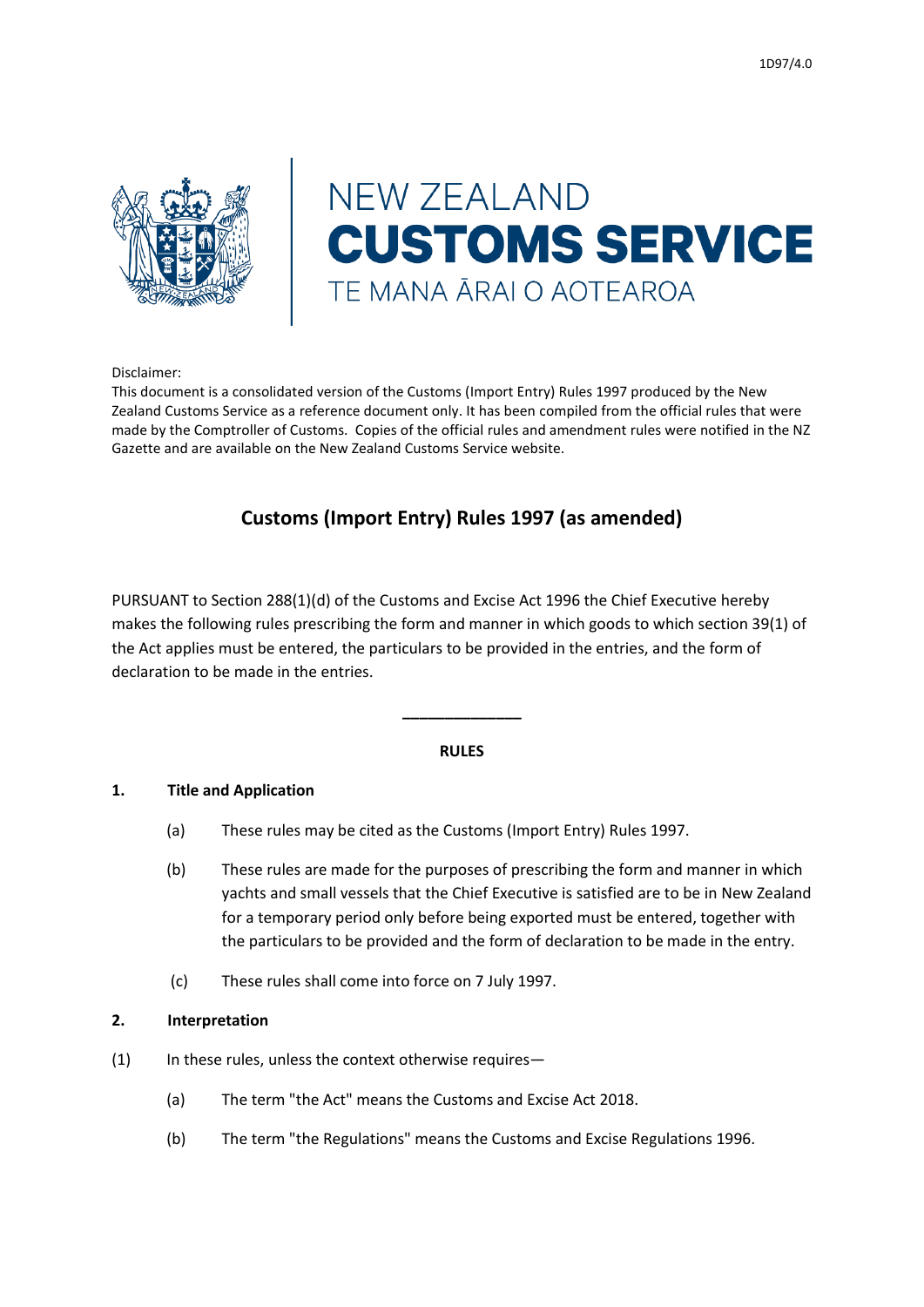- (c) Any terms used in these rules that are defined in section 5 of the Act shall have the meanings given to them in that section.
- (d) "Prescribed form" or "form" means a form prescribed by the Chief Executive and set out in Schedule 1 to these rules (and includes an electronic message format); and a reference to a numbered form is a reference to the form so prescribed and numbered.

#### **3 Purpose and Manner of Making Import Entry**

Goods imported or to be imported into New Zealand must be entered for any one of the

following purposes—

- (a) For home consumption; or
- (b) For export; or
- (c) For export to a Customs controlled area—

as the case may be, by making entry in the manner set out in rule 4(a) and rule 4(ab) of these rules.

Provided that where imported goods have at any time been entered for the purpose specified in paragraph (c) of this rule:

- (i) such goods must be entered again for any one of the purposes specified in paragraphs (a) or (b) of this rule as if no previous entry had been made or passed in relation to those goods; and
- (ii) such entries must be made within such time as are prescribed in the Regulations.

Provided also that where imported goods have at the time of import been entered for the purpose specified in paragraph (a) of this rule by way of a sight entry such goods must be entered again for home consumption or for export within such time as the Customs may require in any particular case.

#### **4. Form and Content of Making Entries**

- (a) Every entry required under section 75(1) of the Act shall be in Form C4G (Import Entry (Temporary) for Yachts and Small Vessels) when entering yachts and small vessels that the Chief Executive is satisfied are to be in New Zealand for a temporary period only before being exported.
- (b) Every entry made in Form C4G shall include the particulars specified in or by that form and shall be completed in accordance with the requirements set out in those forms, and in accordance with Schedule 2 to these rules.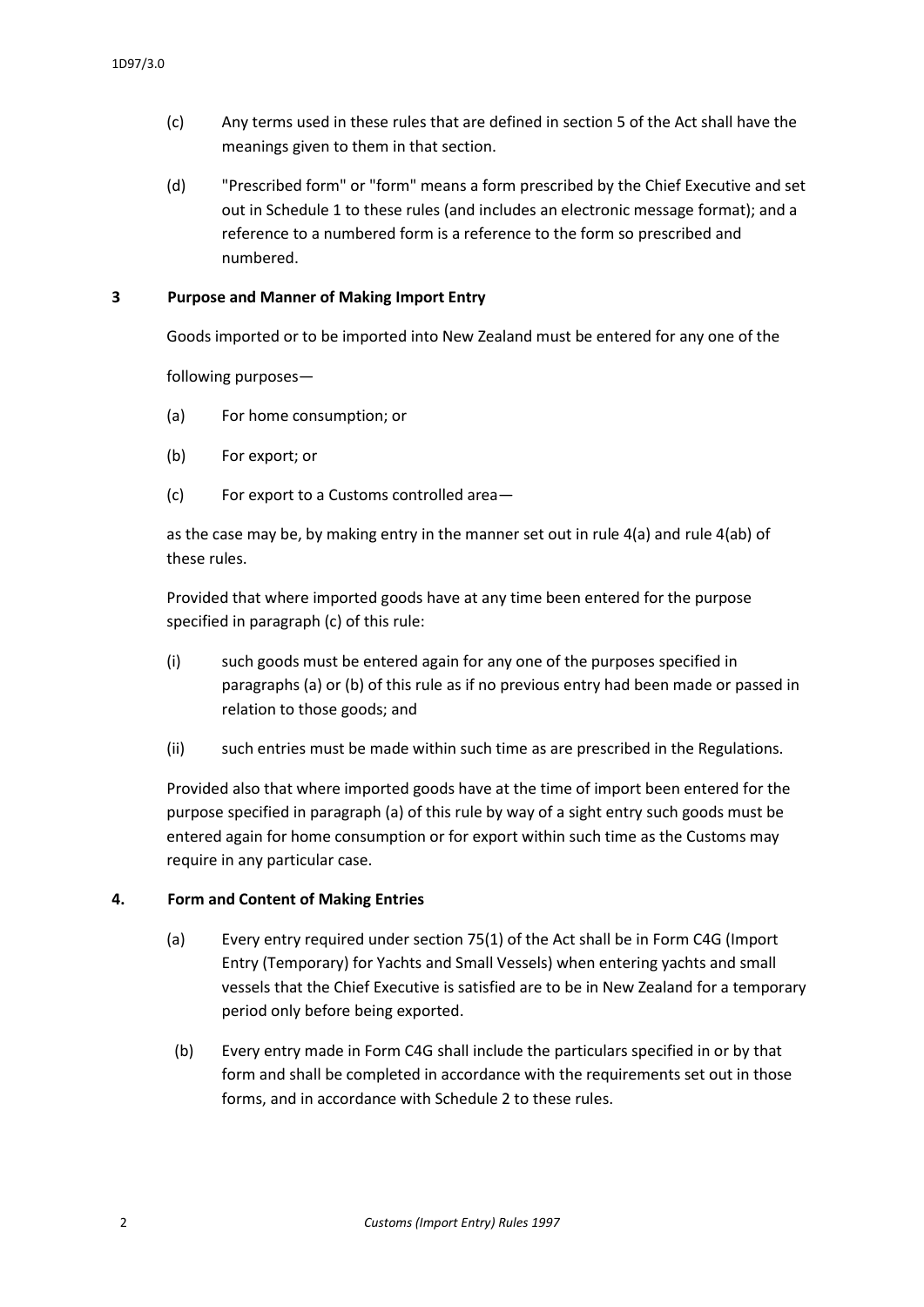(c) Every person required to make an entry in Form C4G shall, in completing the entry, provide the answers required in relation to the particulars specified by that form, and provide the declaration required by that form.

#### **5. Notes**

Where a prescribed form contains any explanatory or other notes such notes do not form part of the prescription but are intended for the guidance of the person in the completion of an entry.

#### **6. Revocation**

The Customs (Import Entry) Rules 1996\* are hereby revoked.

**.** 

<sup>\*</sup>Notified in the New Zealand Gazette (Customs Edition) of 27 August 1996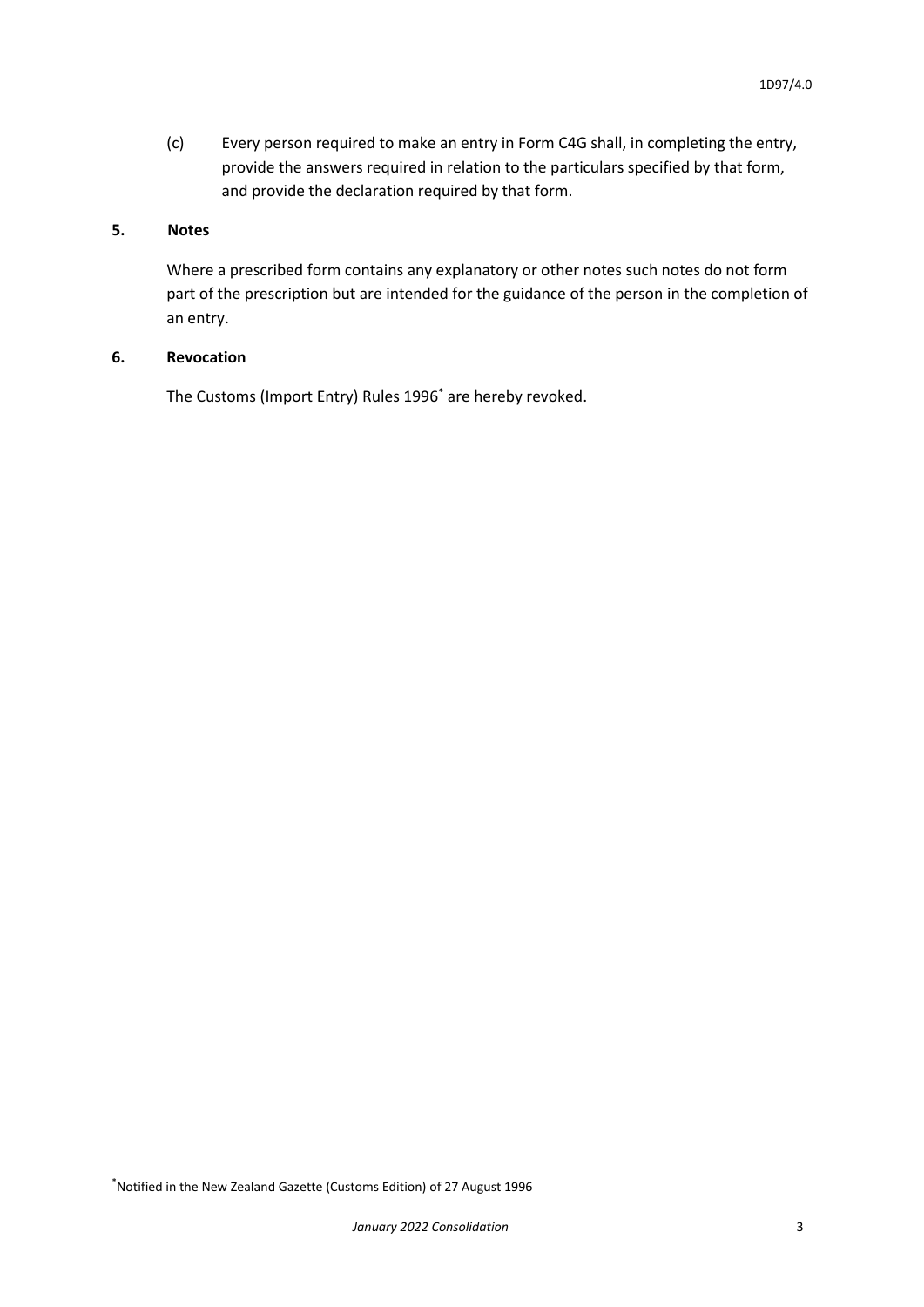#### **SCHEDULES**

#### **SCHEDULE 1**



FORM C4G |

# Import entry (temporary) - Yachts and small vessels

| Owner/person in charge (and full postal address in New Zealand) |                                     |                                                                       | FOR OFFICIAL USE ONLY                                                                                                                                                                                                                                                                              |                        |                     |                                                     |  |                                        |                  |
|-----------------------------------------------------------------|-------------------------------------|-----------------------------------------------------------------------|----------------------------------------------------------------------------------------------------------------------------------------------------------------------------------------------------------------------------------------------------------------------------------------------------|------------------------|---------------------|-----------------------------------------------------|--|----------------------------------------|------------------|
|                                                                 |                                     |                                                                       |                                                                                                                                                                                                                                                                                                    |                        | <b>ENTRY PASSED</b> |                                                     |  | NUMBER:                                |                  |
| Port of arrival                                                 |                                     |                                                                       |                                                                                                                                                                                                                                                                                                    |                        | (Stamp)             | <b>114 444144000000</b><br>Date                     |  |                                        | Customs officer  |
| Name of vessel                                                  |                                     |                                                                       | Date of arrival                                                                                                                                                                                                                                                                                    |                        |                     | Ports to be visited in New Zealand                  |  |                                        |                  |
| Last port before New Zealand                                    |                                     |                                                                       | Intended port of departure from New Zealand                                                                                                                                                                                                                                                        |                        |                     |                                                     |  | Intended length of stay in New Zealand |                  |
|                                                                 |                                     |                                                                       |                                                                                                                                                                                                                                                                                                    |                        |                     |                                                     |  |                                        |                  |
| Length                                                          | Beam                                | Constructions                                                         | Type                                                                                                                                                                                                                                                                                               |                        | Vessel registration |                                                     |  | Port of registration                   |                  |
|                                                                 |                                     |                                                                       | <b>DETAIL LINE INFORMATION</b>                                                                                                                                                                                                                                                                     |                        |                     |                                                     |  |                                        |                  |
| Detail Line No<br>1                                             | Plain description of goods          |                                                                       |                                                                                                                                                                                                                                                                                                    |                        |                     |                                                     |  | Tariff item                            | Concession code  |
| Supplier No                                                     |                                     |                                                                       |                                                                                                                                                                                                                                                                                                    |                        |                     |                                                     |  | Duty rate                              |                  |
| Statistical unit                                                | Statistical Oty                     | C. of Currency                                                        | VFD (Foreign currency)                                                                                                                                                                                                                                                                             |                        |                     | Exchange rate                                       |  | VFD (whole NZS)                        | CIF (whole NZ\$) |
|                                                                 |                                     |                                                                       |                                                                                                                                                                                                                                                                                                    |                        |                     |                                                     |  |                                        |                  |
| C. of Origin                                                    | C. of Export                        |                                                                       | Duty payable calculation                                                                                                                                                                                                                                                                           |                        |                     | GST payable calculation                             |  | Total payable calculation              |                  |
| Code                                                            | Misc. Amts Payable                  | Code                                                                  | Other Information                                                                                                                                                                                                                                                                                  |                        |                     | Total Misc. Amts Payable                            |  |                                        |                  |
|                                                                 | Items of Equipment carried on board |                                                                       |                                                                                                                                                                                                                                                                                                    |                        |                     | <b>NZS</b>                                          |  |                                        |                  |
|                                                                 |                                     | The principal reason for the vessel's presence in New Zealand         |                                                                                                                                                                                                                                                                                                    | Relitting/refurbishing |                     | ---------------------------------<br><b>Tourism</b> |  |                                        | Other (specify)  |
|                                                                 |                                     |                                                                       |                                                                                                                                                                                                                                                                                                    |                        |                     |                                                     |  |                                        |                  |
|                                                                 |                                     |                                                                       |                                                                                                                                                                                                                                                                                                    |                        |                     |                                                     |  |                                        |                  |
|                                                                 |                                     |                                                                       |                                                                                                                                                                                                                                                                                                    |                        |                     |                                                     |  |                                        |                  |
|                                                                 |                                     |                                                                       |                                                                                                                                                                                                                                                                                                    |                        |                     |                                                     |  |                                        |                  |
|                                                                 | 1. The vessel (vessel name)         |                                                                       | monomonium communication communication communication of the manufacture of the Cealand for a temporary stay of up to 24 months, and:<br>(a) this vessel will not be sold or offered for sale or otherwise disposed of in New Zealand without the permission of the Chief Executive of Customs; and |                        |                     |                                                     |  |                                        |                  |
|                                                                 |                                     |                                                                       | (b) this vessel will not be used in a commercial capacky for hire, or for the transport of cargo or the carriage of passengers for reward while in New Zealand; and                                                                                                                                |                        |                     |                                                     |  |                                        |                  |
|                                                                 |                                     |                                                                       |                                                                                                                                                                                                                                                                                                    |                        |                     |                                                     |  |                                        |                  |
|                                                                 |                                     |                                                                       |                                                                                                                                                                                                                                                                                                    |                        |                     |                                                     |  |                                        |                  |
| (i) Exported; or<br>(ii) Shipped for export; or                 |                                     |                                                                       |                                                                                                                                                                                                                                                                                                    |                        |                     |                                                     |  |                                        |                  |
|                                                                 |                                     |                                                                       | (iii) Packed for export into a bulk cargo container in a Customs controlled area and the container secured to the satisfaction of the Chief Executive; or                                                                                                                                          |                        |                     |                                                     |  |                                        |                  |
| (iv) Destroyed; or                                              |                                     | (v) Dealt with in such manner as the Chief Executive may allow; and   |                                                                                                                                                                                                                                                                                                    |                        |                     |                                                     |  |                                        |                  |
|                                                                 |                                     |                                                                       | 3. That I understand I will be released from the provision of paragraph 2, unless otherwise permitted by the Chief Executive, once the vessel has been shipped to a point                                                                                                                          |                        |                     |                                                     |  |                                        |                  |
| outside New Zealand; and                                        |                                     |                                                                       | 4. That I will provide written notice to Customs of my intention to export the vessel not less than six working hours before the time at which the vessel is due to be shipped                                                                                                                     |                        |                     |                                                     |  |                                        |                  |
| for export.                                                     |                                     |                                                                       |                                                                                                                                                                                                                                                                                                    |                        |                     |                                                     |  |                                        |                  |
|                                                                 |                                     | 5. That the particulars contained in this entry are true and correct. |                                                                                                                                                                                                                                                                                                    |                        |                     |                                                     |  |                                        |                  |
|                                                                 | Owner/person in charge              |                                                                       |                                                                                                                                                                                                                                                                                                    |                        |                     | Date                                                |  |                                        |                  |
|                                                                 |                                     |                                                                       | FOR OFFICIAL USE                                                                                                                                                                                                                                                                                   |                        |                     |                                                     |  |                                        |                  |
| Comment:<br>Declaration:<br>The vessel<br>from                  |                                     |                                                                       |                                                                                                                                                                                                                                                                                                    |                        |                     |                                                     |  |                                        |                  |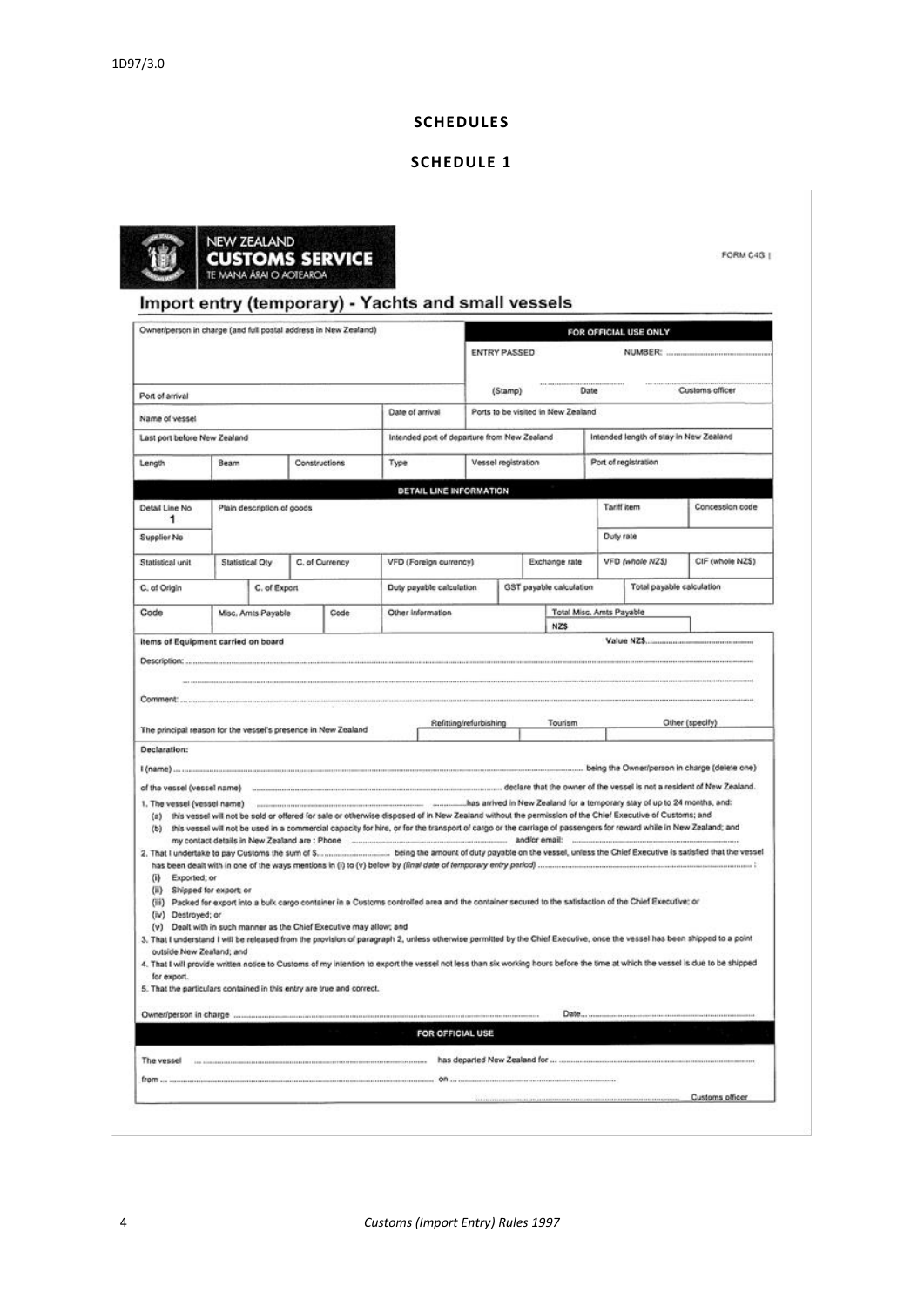ZERO RATED SUPPLIES OF GOODS<br>(to be completed by supplier at time of supply)

Value (NZ\$) Description of goods supplied Date GST<sub>No</sub> Name of supplier Goods supplied (over \$25.00)

1. This form must be prepared in duplicate. The original copy will be retained by Customs, and the duplicate copy must be kept and presented to Customs when the vessel ... The duplicate copy can also be used to demonstrate to the Inland Revenue Department that certain goods qualify for zero rating for the purpose of the Goods and<br>2. The duplicate copy can also be used to demonstrate to t Services Tax Act. More information on this issue can be obtained from the nearest office of the Inland Revenue Department.

FORM C4G |

1D97/4.0

P<sub>2</sub> of 2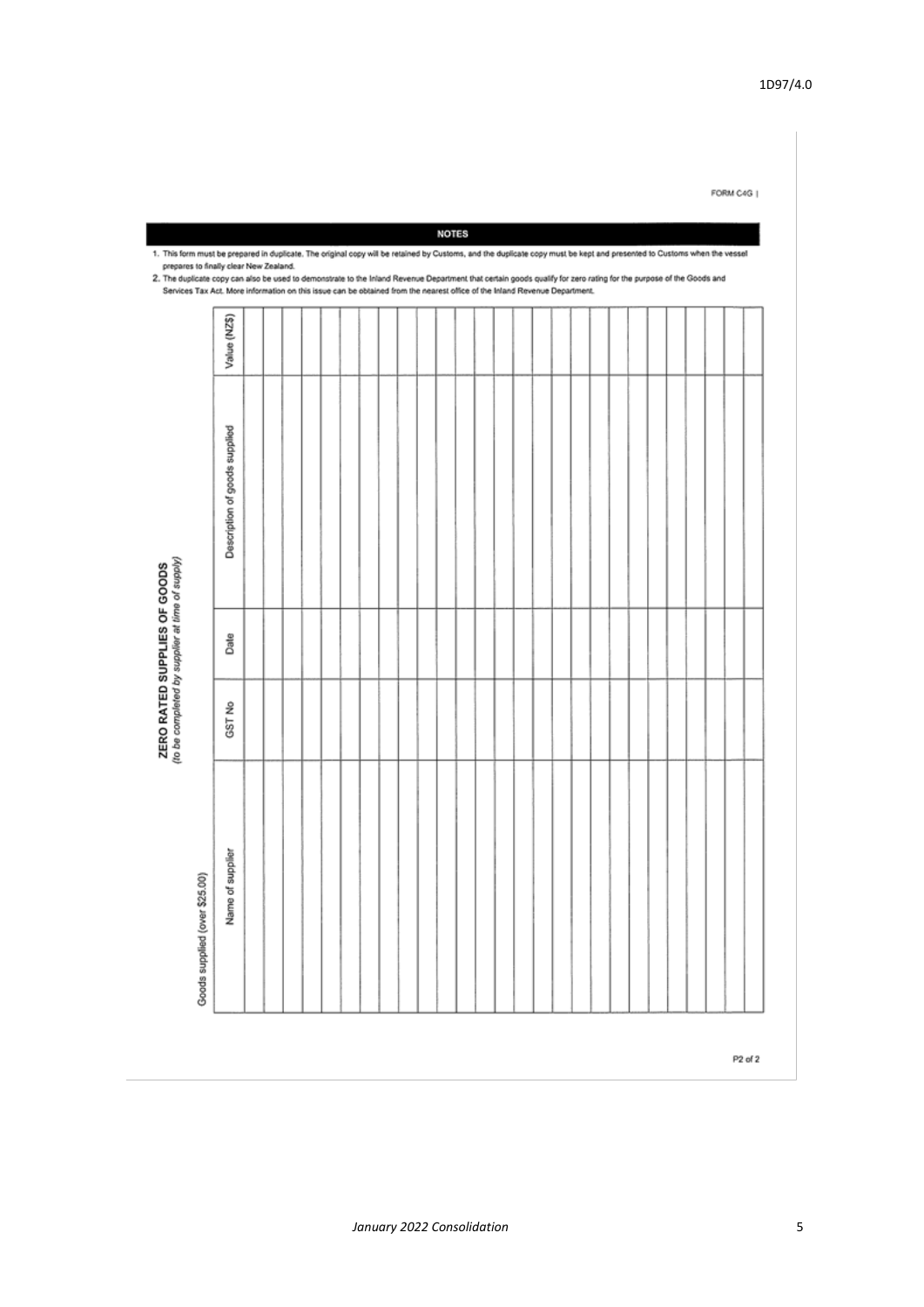### **Rule 4(b) and 4(c)**

#### **SCHEDULE 2**

#### **PART A**

#### **IMPORT ENTRIES**

General requirements:

- (a) The declaration on the entry is to be completed in full.
- (b) *Revoked.*
- (c) *Revoked.*
- (d) *Revoked.*
- (e) *Revoked.*
- (f) The maximum number of detail lines that can be made on an entry are:
	- 150 for manual forms
	- 250 for electronic format
- (g) All fields on an entry made in any form must be completed unless otherwise stated below.

#### **Entry Number**

Note: This number is created by a Customs computerised entry processing system and the field is to be left blank.

#### **Entry type**

Notes:

i. Import entry types are:

standard import entries

**"Simplified"**

**"Temporary"**

**"Sight"**

**"Permit"** or

**"Periodic".**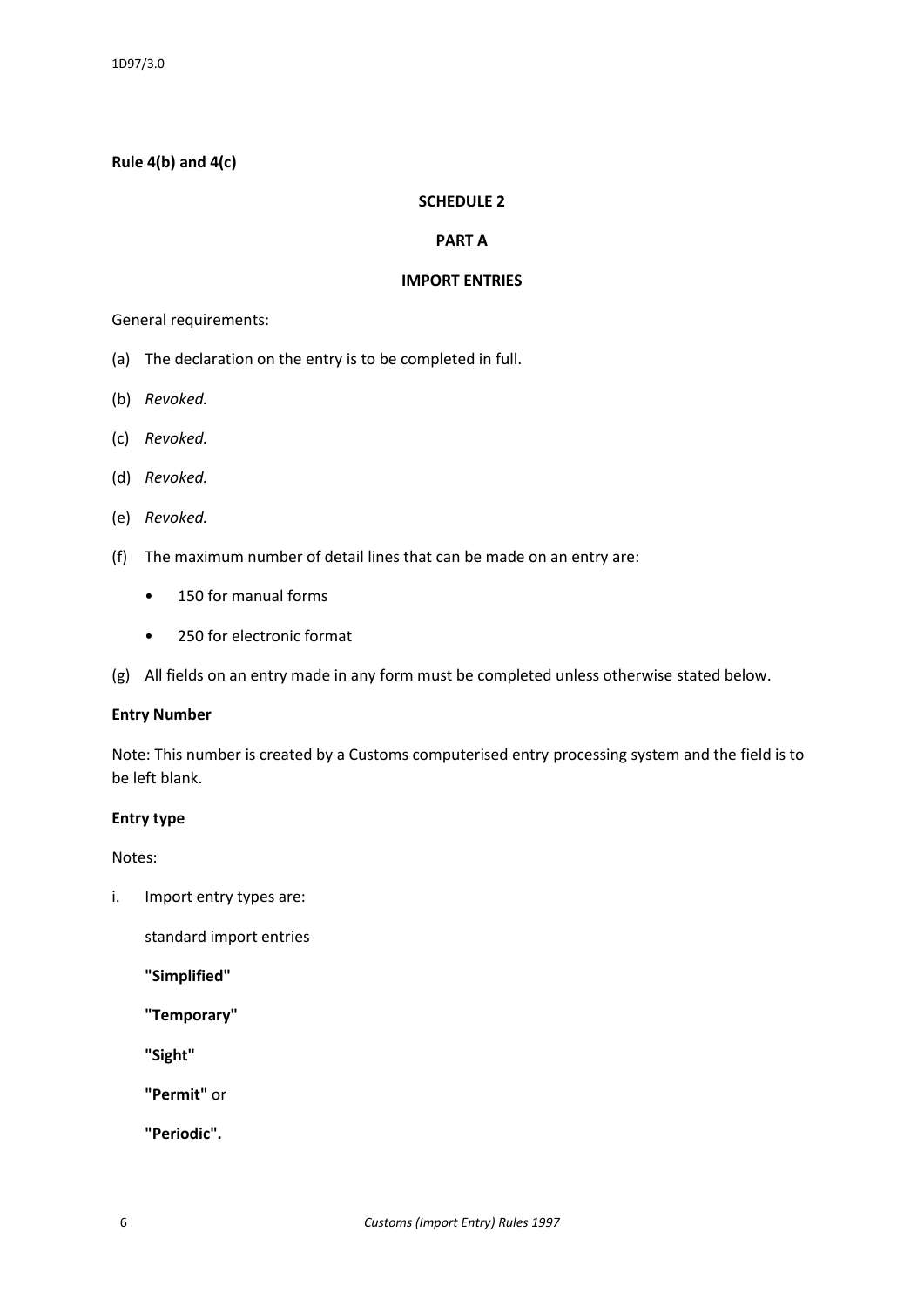- ii. The appropriate type of entry is to be specified in this field. If this field is left blank the entry type will revert to a standard entry.
- iii. *Revoked.*
- iv. **"Temporary"**  for entry of goods that are to be in New Zealand for a temporary period only before being exported. A deposit or security will be taken to cover the full duty for the importation.
- v. **"Sight"**  for entry of imported goods is in respect of which full details are not available to make a full or complete entry. A deposit of duty or security will be taken to cover duty and a time limit imposed for furnishing a complete entry.
- vi. Completion of a sight entry is by lodgement of a manual entry or amending the electronic format to an import entry. Full duty is to be paid on the completing entry except when the goods are exported.
- vii. **"Permit"**  for import of goods on which no duty (duty includes goods and services tax) is payable, or in respect of which entry has already been made and duty paid but which were found to be short packed, short shipped or short landed.
- viii. **"Periodic"**  for entry of goods that are covered by a procedure statement issued by the Customs.

#### **Client Reference**

Note: This is used as a means of identifying a client's entry and must be a unique number for this transaction within the client's system.

#### **Processing port**

Notes*:*

- i. This field in the electronic format is used to identify the Customs office at which entry processing is requested.
- ii. The codes for requested processing ports are set out in **Part B** to this Schedule.
- iii. For manual entry this field is not available. Processing port is port of lodgement of entry.

#### **Payment Method**

Notes:

The options are:

- **"Broker deferred"**
- **"Deferred"**
- **"Cash"** or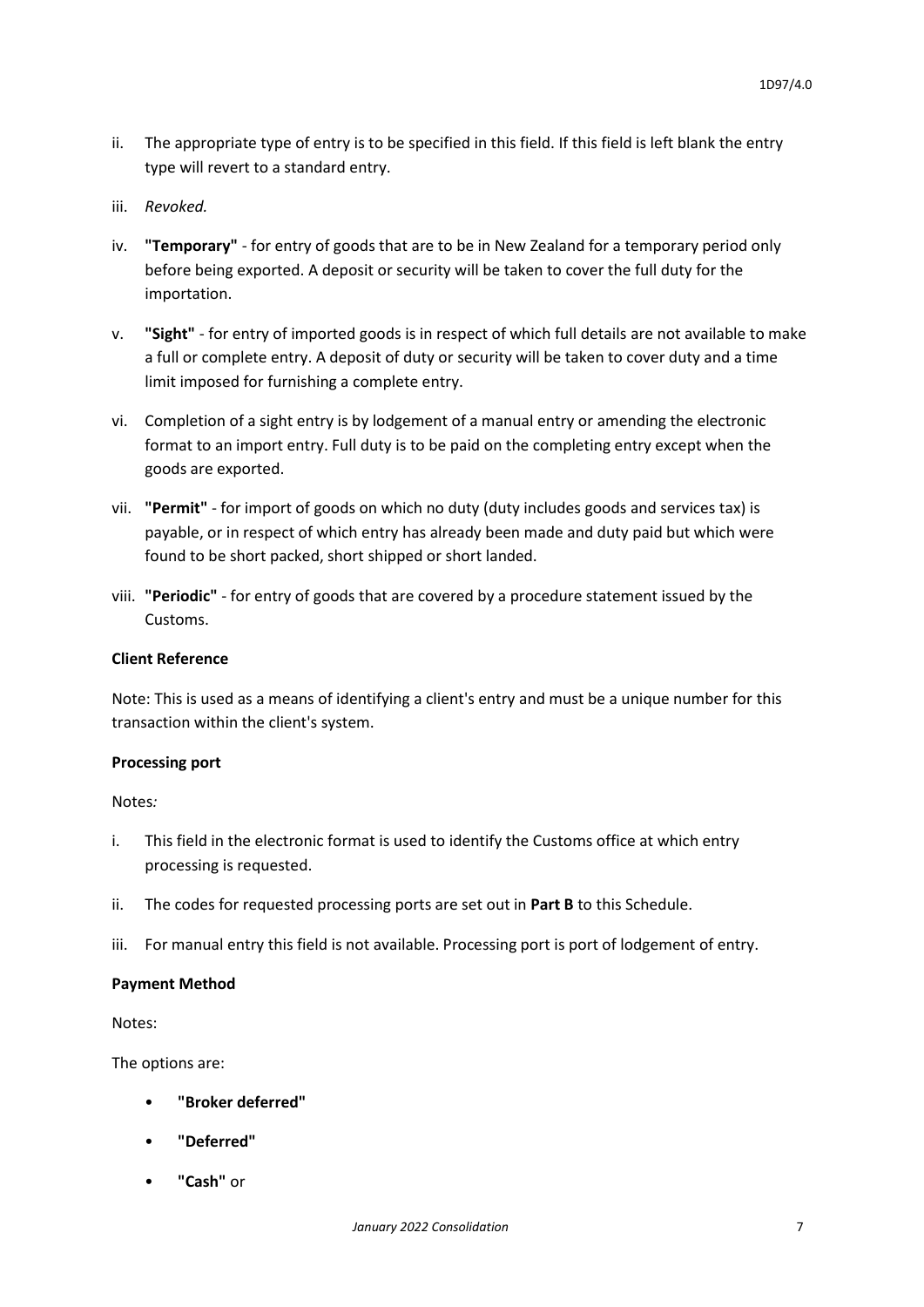- left blank
- i. Broker deferred is available on the request of an agent who holds a broker deferred account. It is not available to a client who holds a deferred account.
- ii. Deferred is only available to clients who are holders of a deferred account.

#### **Importer and Code**

Notes:

- i. The full trading name and code of the importer must be stated, except:
	- for electronic entries where only the code is to be stated, or
	- for simplified entries where only the importer's name is required.
- ii. A code for a new importer is available on written request from the Customs.
- iii. Existing codes are available from the importer.

#### **Agent and Code**

Notes:

- i. For manual entries the full trading name and code of the importer's agent, where applicable, must be stated.
- ii. For electronic entries only the code is required.
- iii. Where the importer and agent codes are the same, the agent's name and code are to be left blank.

#### **Customs Controlled Area and Code**

Notes:

- i. For goods to be removed to a Customs controlled area licensed for the purposes of Section  $10(a)$ , (b) or (f) of the Act:
	- For a manual entry the full trading name and code of the Customs controlled area must be stated.
	- For electronic entries only the code is to be stated.
- ii. In all other cases the field must be left blank.
- iii. The code is available from the licensee of the Customs controlled area.

#### **Declarant's Code**

Notes: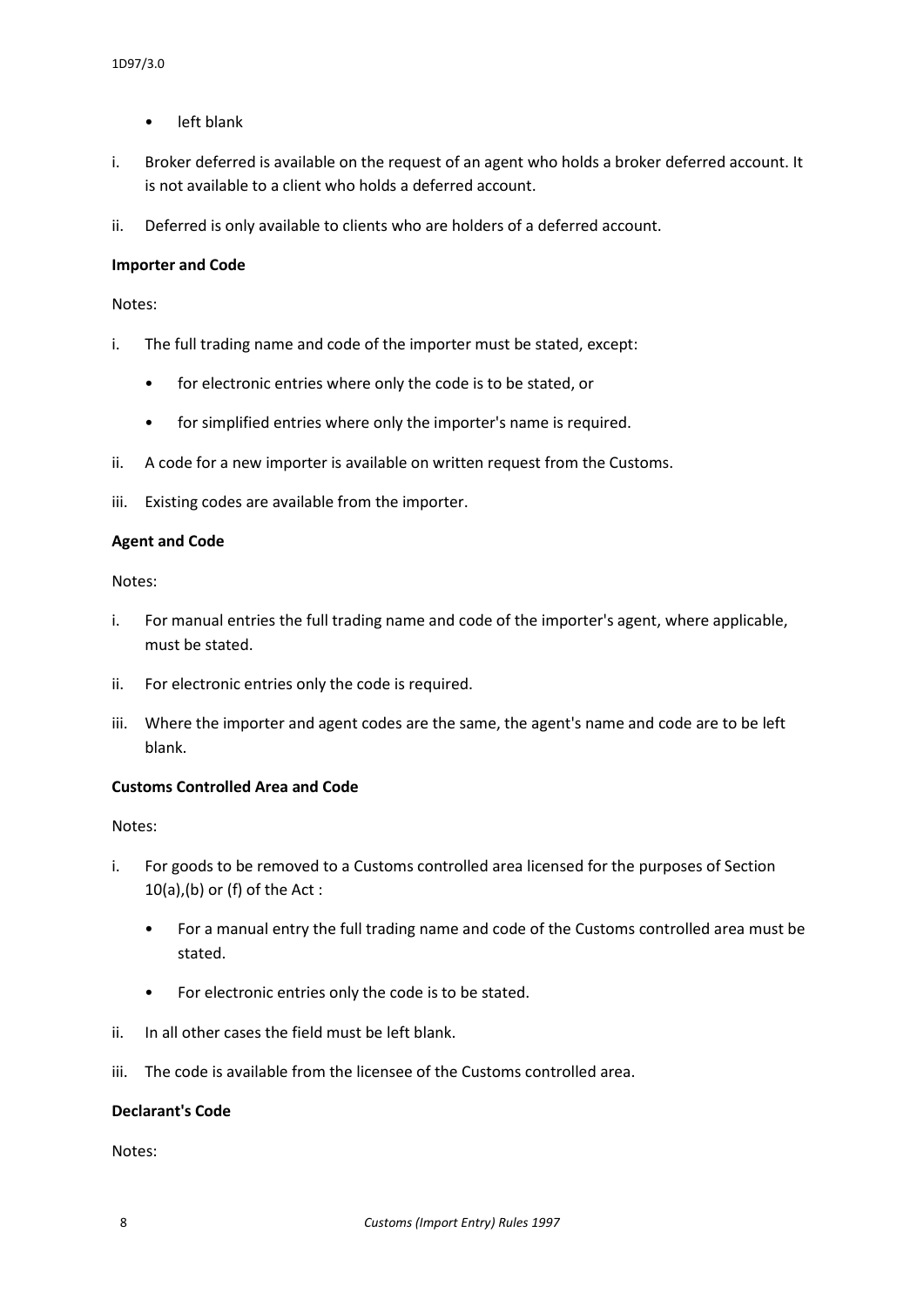- i. For manual entries the declarant's code must be stated, if available.
- ii. For electronic entries the declarant's code must be stated.

#### **Invoice Number(s) and Invoice Terms**

Notes:

- i. State the Supplier's invoice number that specifically identifies the goods on the entry.
- ii. The terms of payment (including freight, insurance and any other charges) as shown on the invoice are to be stated.
- iii. The terms codes are set out in the **Part C** to this Schedule.
- iv. Not required for periodic entries.

#### **Declaration**

Note:

For a manual entry the importer's/agent's full name, signature and date of entry must be completed.

#### **Completion of Sight/Temporary Entry - Original Entry Number**

Note:

State the entry number of the original entry when the goods were imported into New Zealand on a sight entry or a temporary entry.

#### **Permit information - Authority and Number**

Notes:

- i. Only information that applies to the total entry is to be recorded in these fields. Data that is only relevant to a detail line is to be recorded in that line.
- ii. The relevant Permit Authority codes are set out in **Part D** to this Schedule.
- iii. It is the importer's responsibility to obtain the permit number from the permit authority. e.g. Ministry of Health.

#### **Other Information - Code and Data**

Notes:

- i. Only information that applies to the total entry is to be recorded in these fields. Information that is relevant only to a detail line is to be stated in that detail line.
- ii. The relevant codes and data requirements are set out in **Part E** to this Schedule.

#### **Remarks**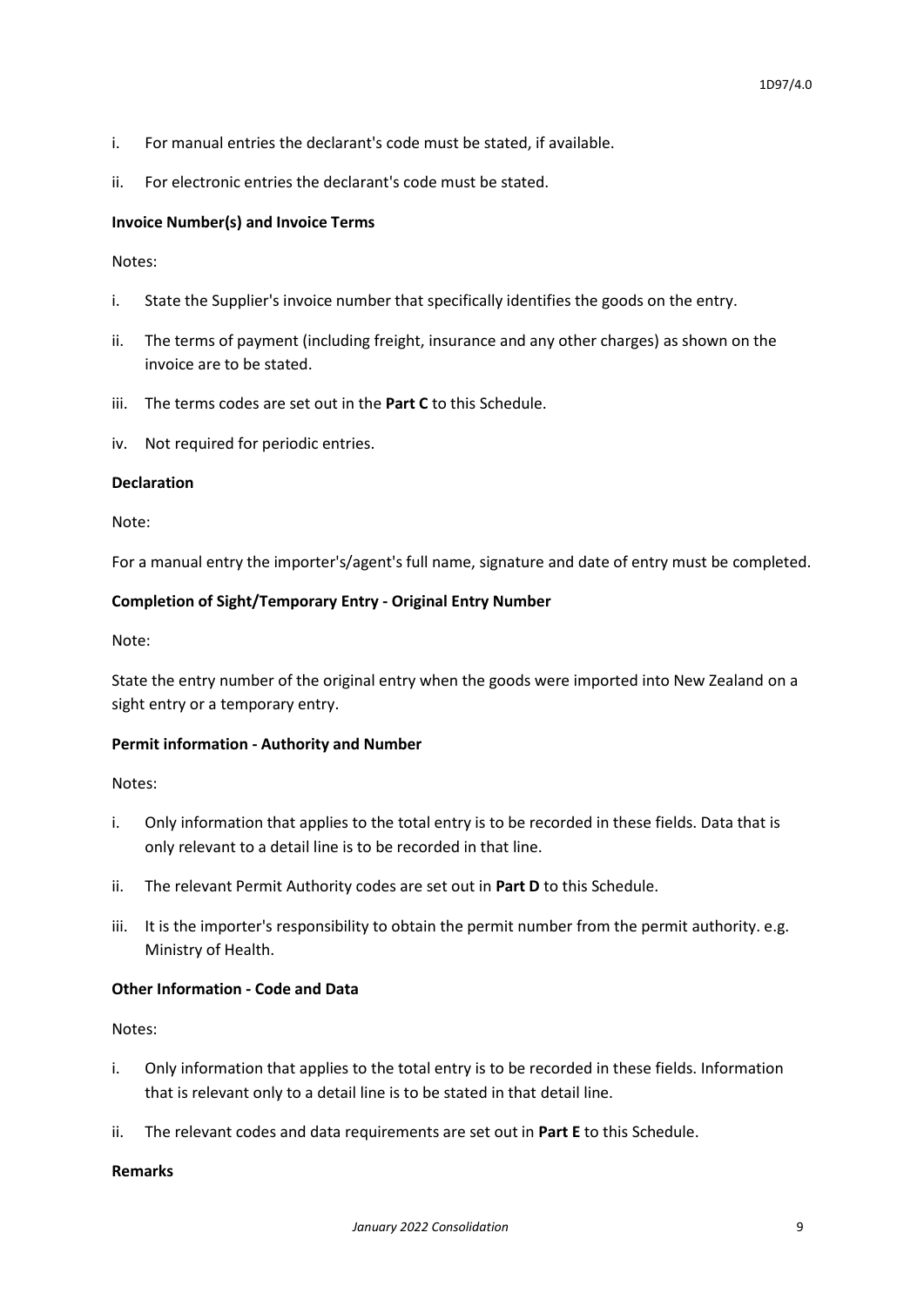Note: Any additional information may be stated which is relevant to the processing of the entry.

#### **Mode of Transport**

#### Notes:

- i. The code for the mode of transport must be stated for electronic entries.
- ii. The codes for electronic entries are: **1** (sea), **4** (air), **5** (mail).
- iii. For manual entries state: **"Sea", "Air"** or "**Mail".**.
- iv. Not required for periodic entries.

#### **Voyage Number**

#### Notes:

- i. This field is only required for imports made by sea.
- ii. The voyage number is to be obtained from the carrier and relates to the voyage that brings the goods to New Zealand.

#### **Craft / Flight.**

#### Notes:

- i. For sea state the ship's registered name.
- ii. For air state the flight number.
- iii. For mail shipments this field is left blank.
- iv. Not required for periodic entries.

#### **Date of Importation**

Note: State by way of: day, month, and year.

#### **Total Gross Weight (kg)**

Note: This field must state the total gross weight of the shipment covered by this entry expressed in kilograms.

#### **Port of Loading**

#### Notes:

i. State the port the goods were loaded onto the craft for the final leg of the journey to New Zealand. For example a shipment from Germany that was transhipped in Singapore would state a Port of Loading as Singapore.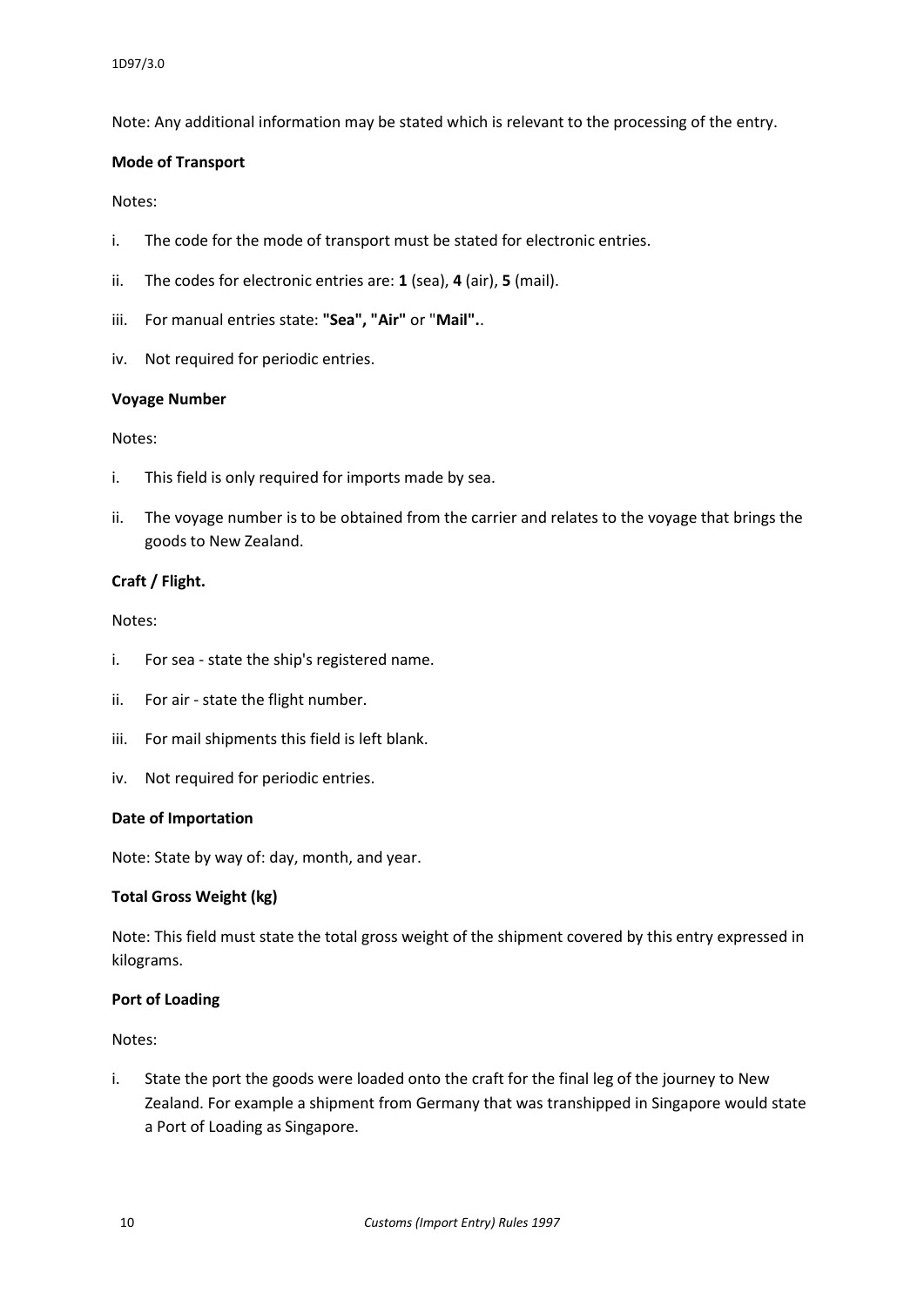- ii. This field must state the 5 character port of loading code set out in the United Nations Economic Commission for Europe publication **Trade Data Element Directory.**
- iii. The code is available from the Customs.

#### **Port of Discharge**

Notes:

- i. State the port the goods are or are expected to be discharged at in New Zealand
- ii. This field must state the 5 character port of loading code set out in the United Nations Economic Commission for Europe publication **Trade Data Element Directory.**
- iii. The code is available from the Customs.

#### **Delivery Authority and Code**

Notes:

- i. These fields are only to be completed when an electronic delivery order is to be sent to a person other than the importer, or the importer's agent.
- ii. The delivery authority's full trading name and code is to be stated.
- iii. The code is to be obtained from the delivery authority.

#### **Number and Kind of Packages**

Notes:

- i. State the number and kinds of packages listed on the bill of lading, waybill or parcels post, as the case may be.
- ii. The codes for kind(s) of package(s) are set out in **Part G** to this Schedule.
- iii. This information is not required for periodic entries.

#### **Container number and Container Status**

#### Notes:

- i. State the container number in which the goods are imported.
- ii. State the status as:
	- **"empty"**
	- **"full"**
	- **"less than a container load" or**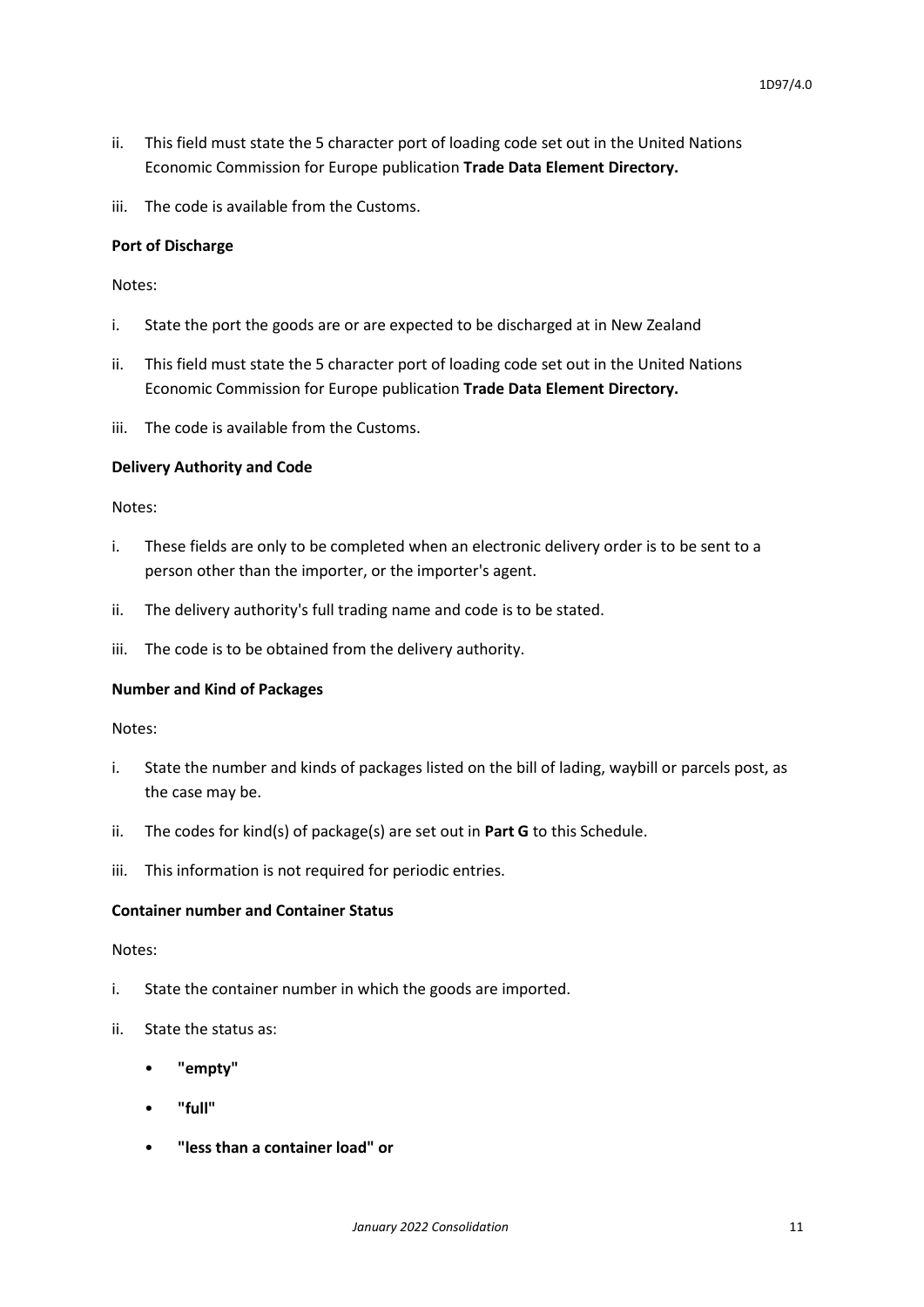#### • **"bulk"**

iii. This field is to be left blank for periodic entries or mail shipments.

#### **Bill Number and Bill Type**

#### Notes:

- i. State the bill of lading number or waybill number.
- ii. State: "**master"** or **"house"** to identify bill type.
- iii. This information is not required for periodic entries.

### **Detail Line Number**

Note: Detail lines are to be numbered sequentially starting with the number 1.

#### **Description of Goods**

#### Notes:

- i. The goods must be clearly and correctly described, in English.
- ii. In the case of an imported used motor vehicle the description must state:
	- The make and year of manufacture of the vehicle;
	- The words "**Chassis number"** followed by the vehicle's chassis number;
	- The odometer reading at the time of sale of the vehicle for export to New Zealand; and
	- The odometer reading of the vehicle at the time of its import to New Zealand.

#### **Tariff Item**

Note: State the tariff classification of the goods by reference to the tariff number and statistical key code according to the "New Zealand Customs Service Working Tariff Document".

#### **Concession Code**

Note: State the applicable concession (if any) issued under:

- Section 8 of the Tariff Act 1988 by reference to its number, as published by the Ministry of Commerce; or
- Codes issued by the New Zealand Customs Service to implement Sections 108, 109, and 113 of the Customs and Excise Act 1996; or
- Codes for goods entered under reference 80 to Part II of the First Schedule to the Tariff Act 1988.

#### **Relationship Indicator**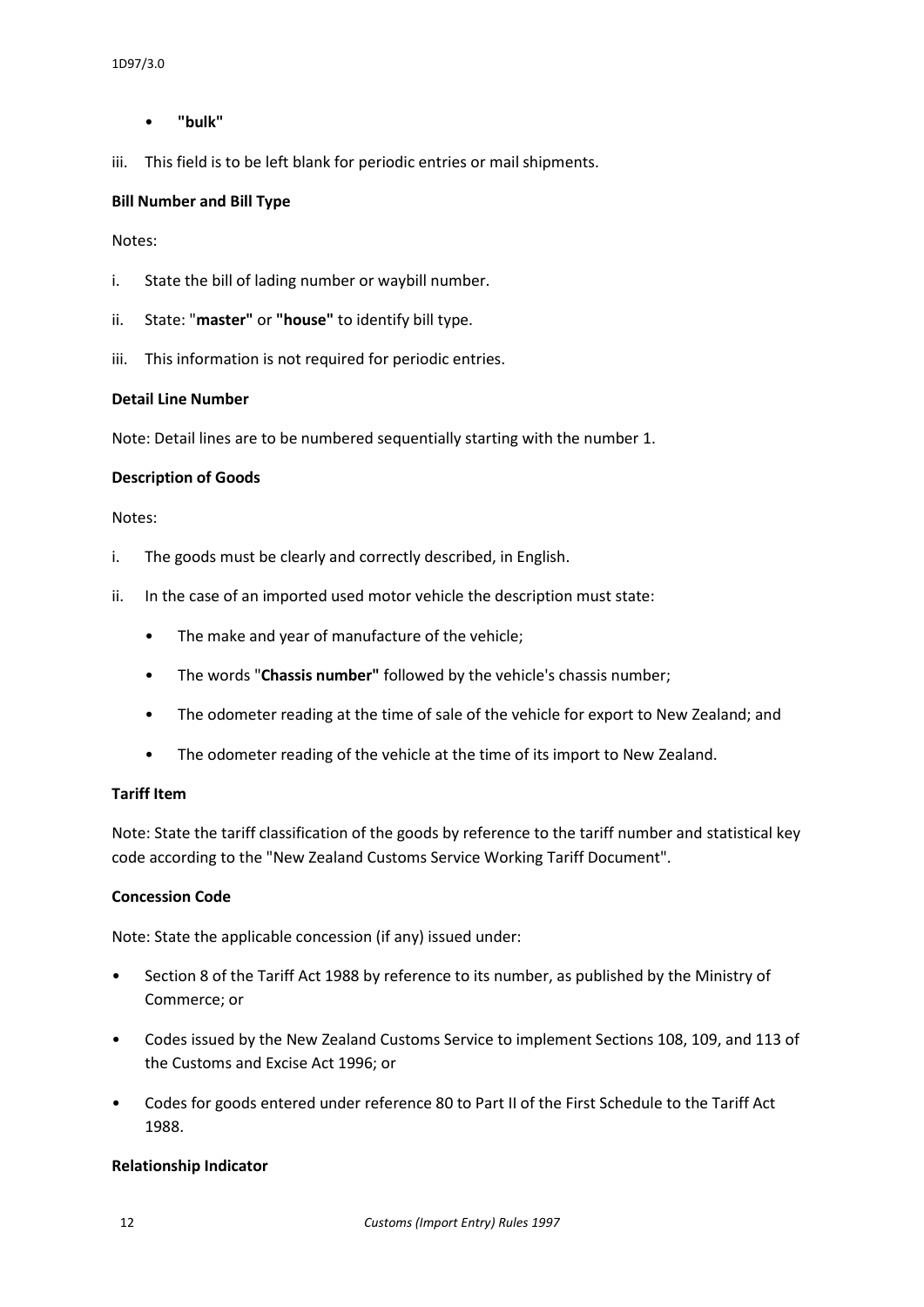Note: If there is a relationship between the importer and seller of the goods of a type stated in Subclauses 2 and 3 of Clause 1 to the Second Schedule to the Act indicate **"YES".** If otherwise indicate **"NO".**

#### **Preference Indicator**

Note: If preferential rate of duty entitlement is claimed indicate "**Q**", otherwise indicate "**N**".

#### **Country of Export**

Notes:

- i. For manual entries state in full the country of export of the goods.
- ii. For electronic entries state the 2 character country code set out in the United Nations Economic Commission for Europe's publication **Trade Data Element Directory.**
- iii. The code is available from the Customs.
- iv. When goods are exported to New Zealand from any country but pass through any other country on their journey to New Zealand (whether transhipped in that other country or not) they are considered to be shipped directly from the first mentioned country.

#### **Country of Origin**

#### Notes:

- i. For manual entries state, in full, the country of origin of the goods.
- ii. For electronic entries state the 2 character country code set out in the United Nations Economic Commission for Europe's publication **Trade Data Element Directory.**
- iii. The code is available from the Customs.

#### **Supplier Code and Name**

#### Notes:

- i. State the full name and code of the **overseas** supplier of the imported goods.
- ii. For a simplified entry only the supplier's name needs to be stated.

#### **Statistical Unit and Statistical Quantity**

Note: These fields must state the quantity and appropriate statistical unit as set out in the "New Zealand Customs Service Working Tariff Document".

#### **Supplementary Unit and Supplementary Quantity**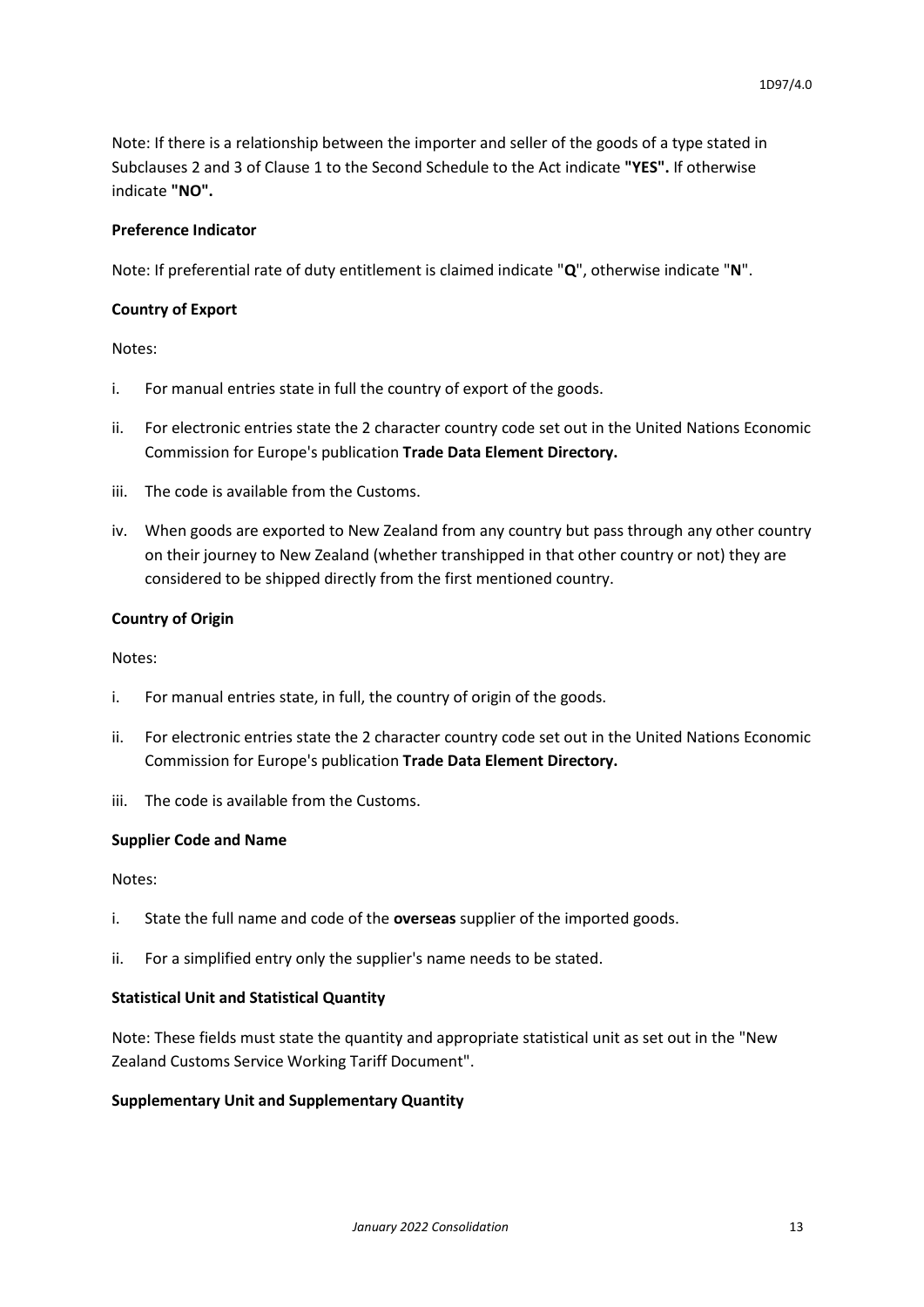Note: If the duty calculation requires a second quantity amount (and unit), the supplementary unit and value is to be stated. An example is goods that are dutiable in accordance with the volume of alcohol present in the goods.

#### **VFD (Foreign)**

Note: State the foreign value for duty in the currency in which the goods are traded.

#### **Currency Code**

Notes:

- i. State the currency code for the country in which the goods were traded.
- ii. The relevant codes are listed in **Part H** to this Schedule.

#### **VFD (Whole NZ \$)**

Note: State the foreign value for duty in New Zealand dollars.

#### **Exchange Rate**

#### Notes:

- i. State the applicable exchange rate used to convert the VFD (Foreign) to New Zealand dollars.
- ii. The applicable exchange rates are from time to time published in the Customs publication: **Customs Release.**

#### **Insurance**

#### Notes:

- i. State the insurance amount in New Zealand dollars.
- ii. The amount includes insurance incurred in the exporting country in respect of these goods inclusive of internal costs in the country of exportation.

#### **Freight**

Note: State the freight amount in New Zealand dollars. This is the cost of transportation of the goods to New Zealand inclusive of internal costs in the country of exportation.

#### **Misc. Reason Code and Misc. Amount NZ\$**

#### Notes:

- i. Where applicable state the code or codes, and the relevant amounts payable.
- ii. The codes are listed in **Part I** to this Schedule.

#### **Duty Payable NZ\$**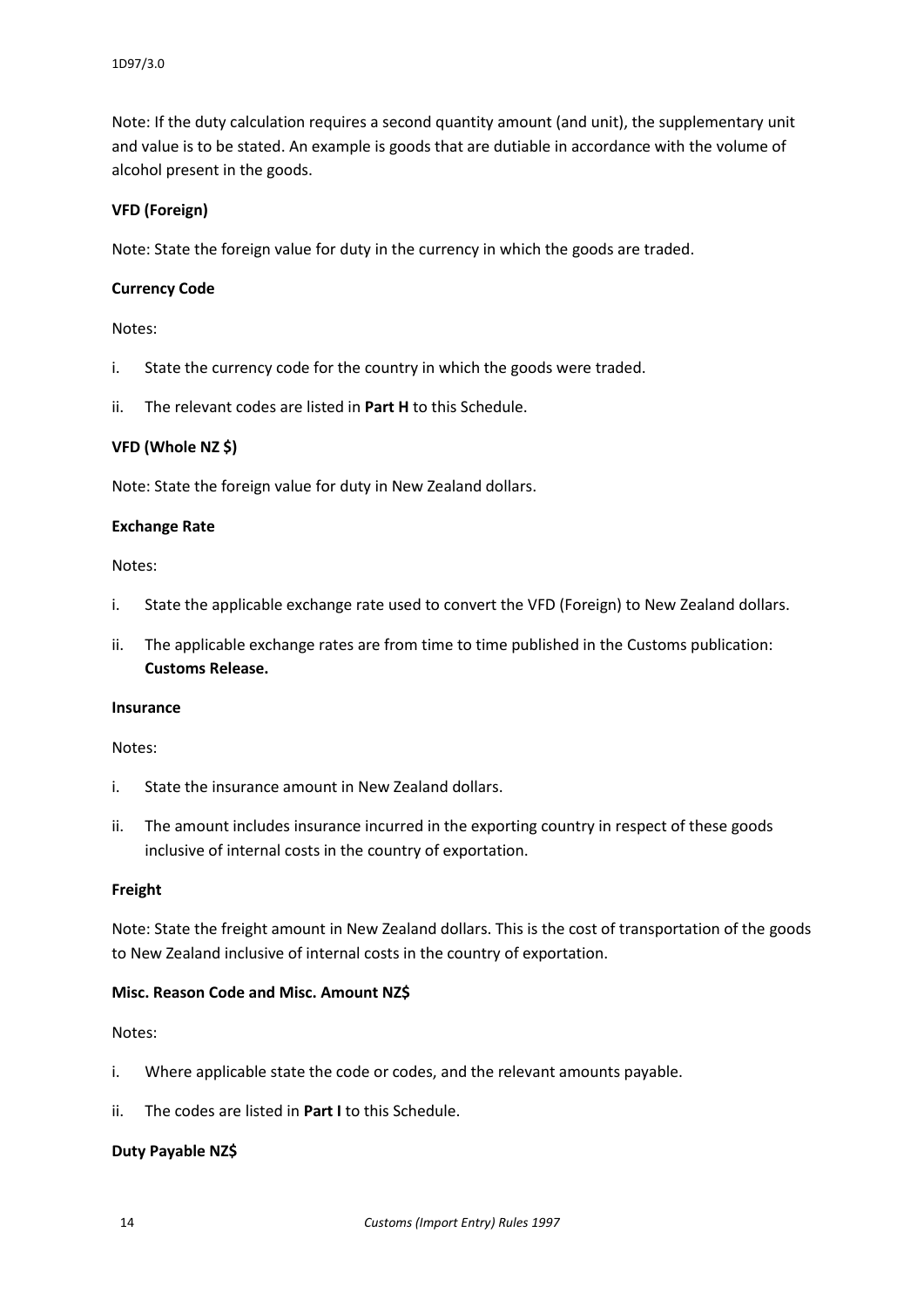Note: State the amount of duty payable in respect of the goods covered by the particular detail line.

#### **GST Payable NZ\$**

Note: State the amount of GST payable in respect of goods covered by this detail line calculated in accordance with Section 12 of the Goods and Services Tax Act 1985.

#### **Total Payable NZ\$**

Note: State the total of the duty, GST and miscellaneous amounts for this detail line.

#### **Permit Information - Authority and Number**

Notes:

- i. State the appropriate authority code as set out in **Part D** to this Schedule.
- ii. It is the importer's responsibility to obtain the permit and permit number from the relevant third party agency, for example Ministry of Health.

#### **Prohibited Goods - Code**

Note: State the appropriate prohibited goods code as set out in **Part F** to this Schedule. A permit may be required for the import of these goods.

#### **Other Information - Code and Data**

Note: State the appropriate code and data set out in **Part E** to this Schedule.

#### **Total Payable NZ\$**

Notes:

- i. State total amount of duty (inclusive of duty and other charges) expressed in New Zealand dollars.
- ii. Electronic entries do not require this information as the computer will calculate the amount.
- iii. If no amount is payable enter **"NIL".**

#### **Duty payable calculation [in respect of Form C4G]**

Note: state the amount of duty payable in respect of the goods covered by the particular detail line in NZ\$.

#### **GST payable calculation [in respect of Form C4G]**

Note: state the amount of GST payable in respect of the goods covered by this detail line calculated in accordance with Section 12 of the Goods and Services Tax Act 1985 in NZ\$.

#### **Total payable calculation [in respect of Form C4G]**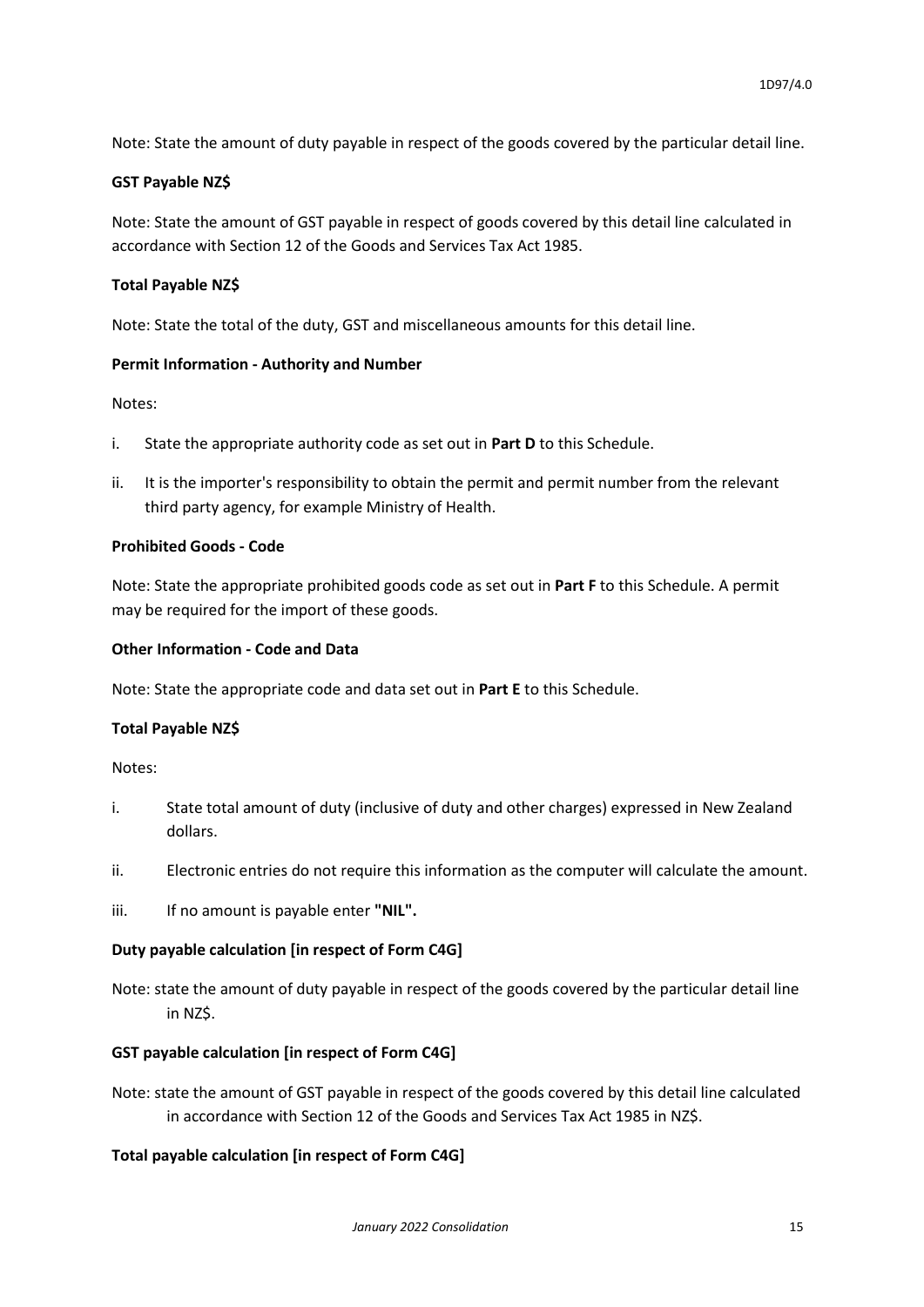Note: State the total of the duty, GST and miscellaneous amounts for this detail line in NZ\$.

\_\_\_\_\_\_\_\_\_\_\_\_\_\_\_

#### **PART B**

#### **Processing Ports**

| N7AKL        | Auckland     |
|--------------|--------------|
| <b>NZCHC</b> | Christchurch |
| NZDUD        | Dunedin      |
| <b>NZIVC</b> | Invercargill |
| <b>NZNSN</b> | Nelson       |
| <b>NZNPL</b> | New Plymouth |
| <b>NZTRG</b> | Tauranga     |
| <b>NZNPE</b> | Napier       |
| NZWLG        | Wellington   |
|              |              |

#### **PART C**

#### **Invoice Terms**

| Cost & freight to destination            |
|------------------------------------------|
| Cost & freight to destination            |
| Cost, insurance & freight to destination |
| Freight, carriage paid to destination    |
| Door-to-door                             |
| Ex works (yard)                          |
| Free alongside ship-named port           |
| Free in store                            |
| Free on board (named port of shipment)   |
| Free of charge                           |
|                                          |

#### **PART D**

#### **Permit Authority or Producer Board**

- CUD New Zealand Customs Service
- DOC Department of Conservation (Cites)
- DOL Department of Labour (explosives)
- KFM Kiwi Fruit Marketing Authority
- LTS Land Transport Safety Equipment
- MFE Ministry for the Environment
- MFA Ministry of Foreign Affairs and Trade
- MAF Ministry of Agriculture
- LGE Ministry of Agriculture Licensed Game Exporters Division
- MOC Ministry of Commerce (Ozone)
- MOF Ministry of Forestry
- MHA Ministry of Health (Anthrax)
- MHD Ministry of Health (Drugs)
- MHF Ministry of Health (Food)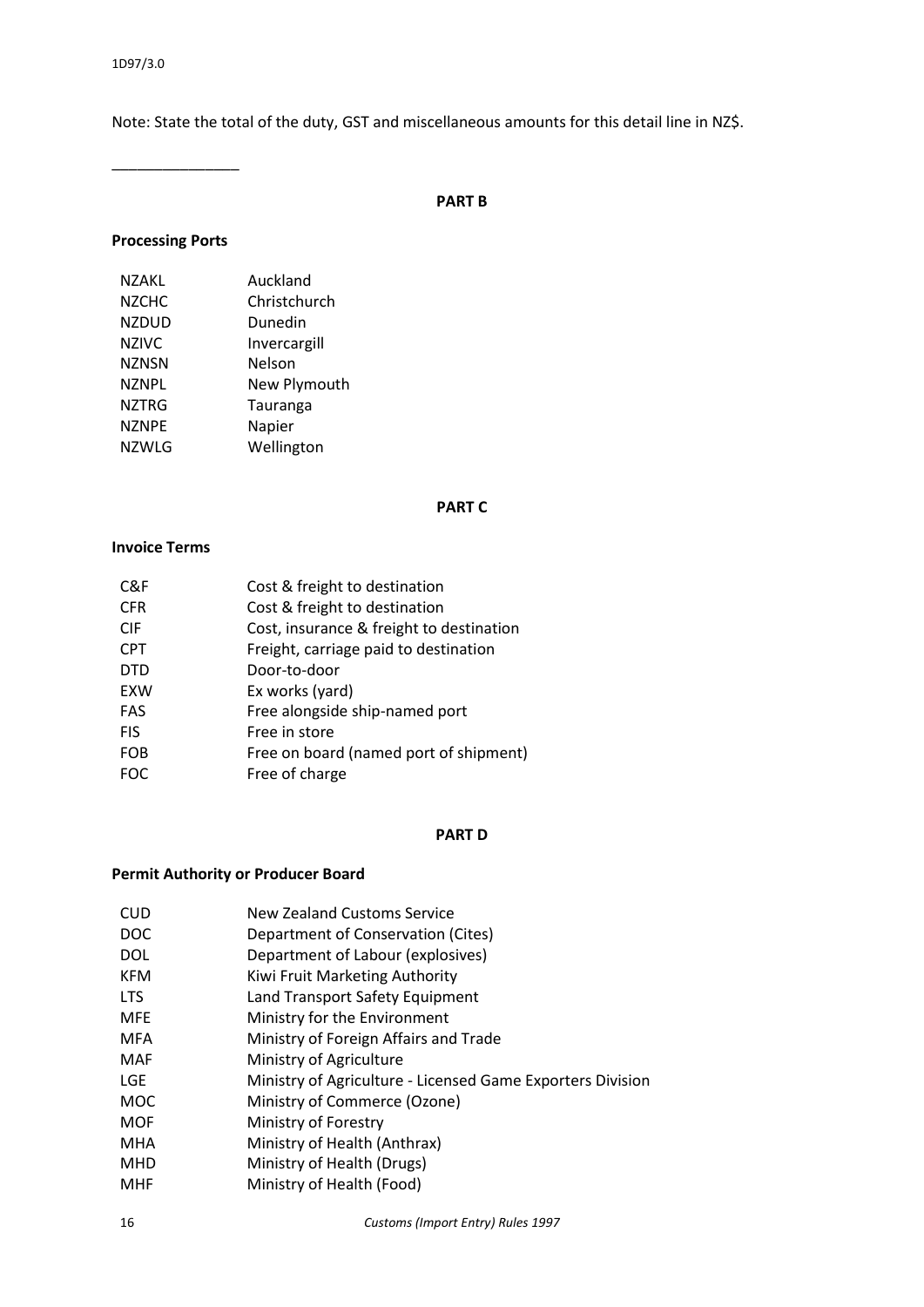| <b>MOH</b> | Ministry of Health                        |
|------------|-------------------------------------------|
| NRL        | <b>National Radiation Laboratory</b>      |
| NZD        | New Zealand Dairy Board                   |
| FEL.       | New Zealand Fishing Industry              |
| HEA        | New Zealand Horticulture Export Authority |
| MEL        | New Zealand Meat Producers Board          |
| POD        | Police Department (Arms)                  |
| WNZ        | <b>Wools New Zealand</b>                  |
|            |                                           |

#### **PART E**

| <b>Description</b>                  | <b>Data Requirements</b>     |
|-------------------------------------|------------------------------|
| <b>Bunkering</b>                    | No data required             |
| Cargo only                          | No data required             |
| <b>Customs Officer ID</b>           | Customs Officer ID code      |
| Deed of Covenant                    | <b>Covenant Number</b>       |
| <b>Diplomatic Privilege</b>         | No data required             |
| Exports                             | No data required             |
| Imports                             | No data required             |
| Letter of Undertaking               | Letter of Undertaking number |
| Memorandum of Understanding         | Memorandum of                |
|                                     | Understanding number         |
| New Zealand Meat Producers Board    | <b>EMPIC Code</b>            |
| New Zealand Ministry of Agriculture | Seal Number                  |
| Non-merchandise trade               | No data required             |
| <b>Not Sufficient Quantity</b>      | No data required             |
| Parts                               | No data required             |
| Passenger effects                   | No data required             |
| Ship stores                         | No data required             |
| <b>Split Shipment</b>               | No data required             |
| Write-offs                          | Value of write-off           |
| <b>Trust Delivery</b>               | No data required             |
| Provisional value                   | No data required             |
|                                     |                              |

#### **PART F**

## **Prohibited Goods Code**

| <b>BOY</b> | Oysters - Bluff                                                              |
|------------|------------------------------------------------------------------------------|
| <b>NOY</b> | Oysters - other                                                              |
| <b>CWA</b> | Weapons - Chemical                                                           |
| <b>NCW</b> | Weapons - Non-chemical                                                       |
| <b>CIT</b> | Cites Importation                                                            |
| CDS.       | <b>Controlled Drugs</b>                                                      |
| <b>NCD</b> | Non-controlled Drugs                                                         |
| <b>HAS</b> | Hazardous Substances                                                         |
| <b>NHS</b> | Substances classified in the same headings as hazardous substances which are |
|            | not hazardous                                                                |
| <b>HAW</b> | Hazardous Waste                                                              |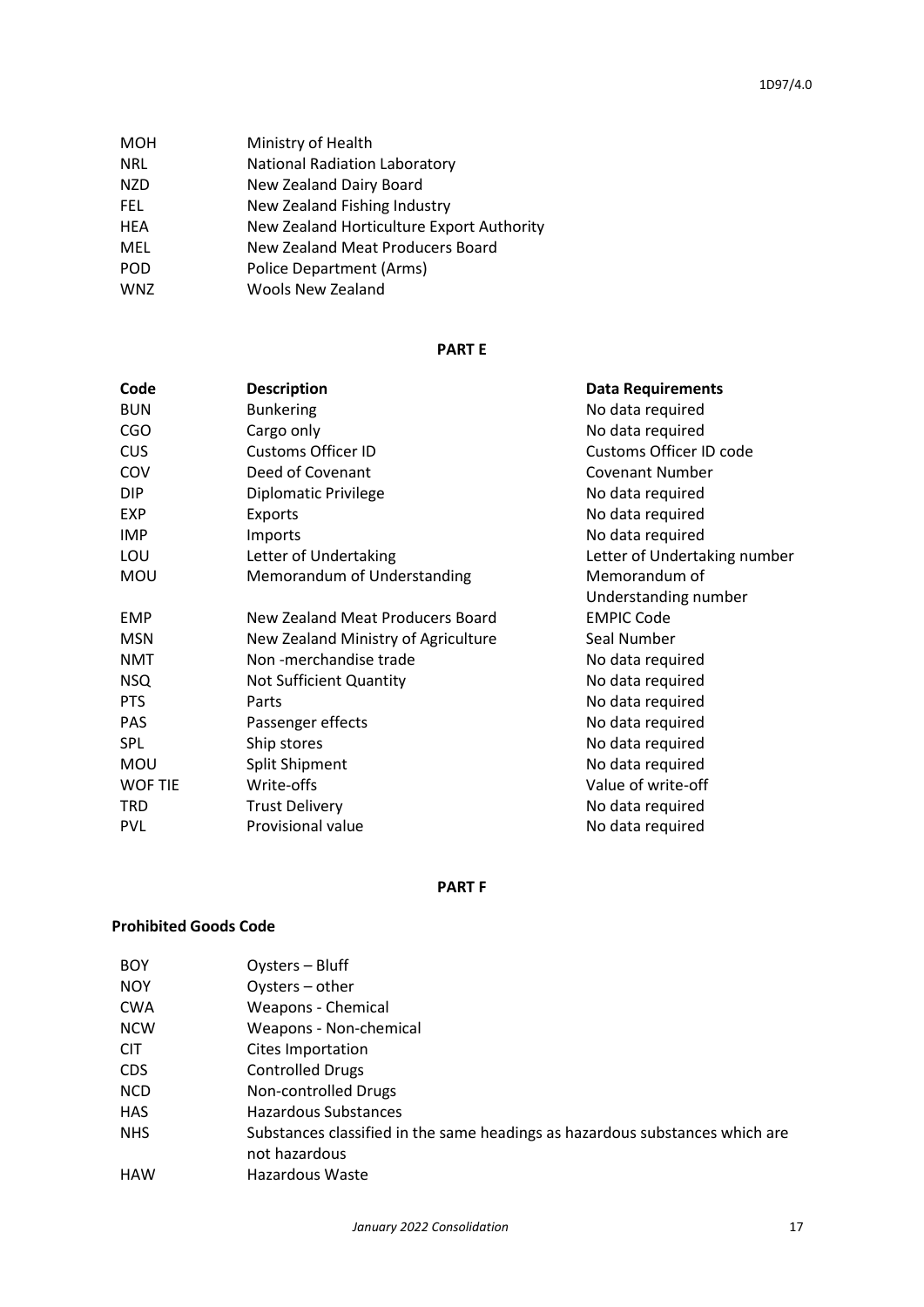| <b>NOW</b> | [W]aste classified in the same headings as hazardous waste which is not |
|------------|-------------------------------------------------------------------------|
|            | hazardous                                                               |
| <b>IND</b> | Timber Indigenous                                                       |
| NID.       | <b>Timber Not Indigenous</b>                                            |
| <b>LHD</b> | <b>Vehicles Left-hand Drive</b>                                         |
| <b>RHD</b> | <b>Vehicles Right-hand Drive</b>                                        |
| <b>MUD</b> | <b>MAF Used Goods</b>                                                   |
| <b>NEW</b> | New Goods                                                               |
| <b>NOZ</b> | Non-Ozone Chemicals/Goods                                               |
| OZO        | Ozone Chemicals/Goods                                                   |

#### **PART G**

# **Package type code**

| AE        | Aerosol                                    | <b>BF</b> | Balloon, non-protected              |
|-----------|--------------------------------------------|-----------|-------------------------------------|
| AM        | Ampoule, non-protected                     | <b>BP</b> | Balloon, protected                  |
| AP        | Ampoule, protected                         | <b>BR</b> | Bar                                 |
| AT        | Atomizer                                   | BA        | <b>Barrel</b>                       |
| BG        | <b>Bag</b>                                 | <b>BZ</b> | Bars, in bundle/bunch/truss         |
| <b>BL</b> | Bale, compressed                           | BK        | <b>Basket</b>                       |
| <b>BN</b> | Bale, non-compressed                       | CB        | Beer crate                          |
| BI        | Bin                                        | <b>HR</b> | Hamper                              |
| <b>BD</b> | <b>Board</b>                               | HG        | Hogshead                            |
| BY        | Board, in bundle/bunch/truss               | IN        | Ingot                               |
| BB        | <b>Bobbin</b>                              | IZ        | Ingots, in bundle/bunch/truss       |
| <b>BT</b> | <b>Bolt</b>                                | <b>JR</b> | Jar                                 |
| <b>BS</b> | Bottle, non-protected, bulbous             | JY        | Jerrican,, cylindrical              |
| <b>BO</b> | Bottle, non-protected, cylindrical         | JC        | Jerrican, rectangular               |
| BV        | Bottle, protected bulbous                  | JG        | Jug                                 |
| <b>BQ</b> | Bottle, protected cylindrical              | JT        | Jutebag                             |
| BC        | Bottlecrate, bottlerack                    | KG        | Keg                                 |
| BX        | Box                                        | LG        | Log                                 |
| <b>BJ</b> | <b>Bucket</b>                              | LZ        | Logs, in bundle/bunch/truss         |
| VG        | Bulk, gas (at 1031 mbar and 15/C)          | MT        | Mat                                 |
| VQ        | Bulk, liquefied gas (at abnormal           | <b>MX</b> | Match box                           |
|           | temperature/pressure)                      | <b>MC</b> | Milk crate                          |
| VL        | Bulk, liquid                               | MB        | Multiply bag                        |
| VY        | Bulk, solid, fine particles ("powders")    |           |                                     |
|           |                                            | <b>MS</b> | Multiwall sack                      |
| <b>VR</b> | Bulk, solid, granular particles ("grains") | <b>NS</b> | <b>Nest</b>                         |
|           |                                            | <b>NT</b> | <b>Net</b>                          |
| VO        | Bulk, solid, large particles ("nodules")   | PK        | Package                             |
| BH        | <b>Bunch</b>                               | PA        | Packet                              |
| BE        | <b>Bundle</b>                              | PL        | Pail                                |
| <b>BU</b> | <b>Butt</b>                                | PC        | Parcel                              |
| CG        | Cage                                       | PI        | Pipe                                |
| <b>CX</b> | Can, cylindrical                           | PZ        | Pipes/Planks, in bundle/bunch/truss |
| CA        | Can, rectangular                           | PH        | Pitcher                             |
| CI        | Canister                                   | PN        | Plank                               |
| <b>CZ</b> | Canvas                                     | PG        | Plate                               |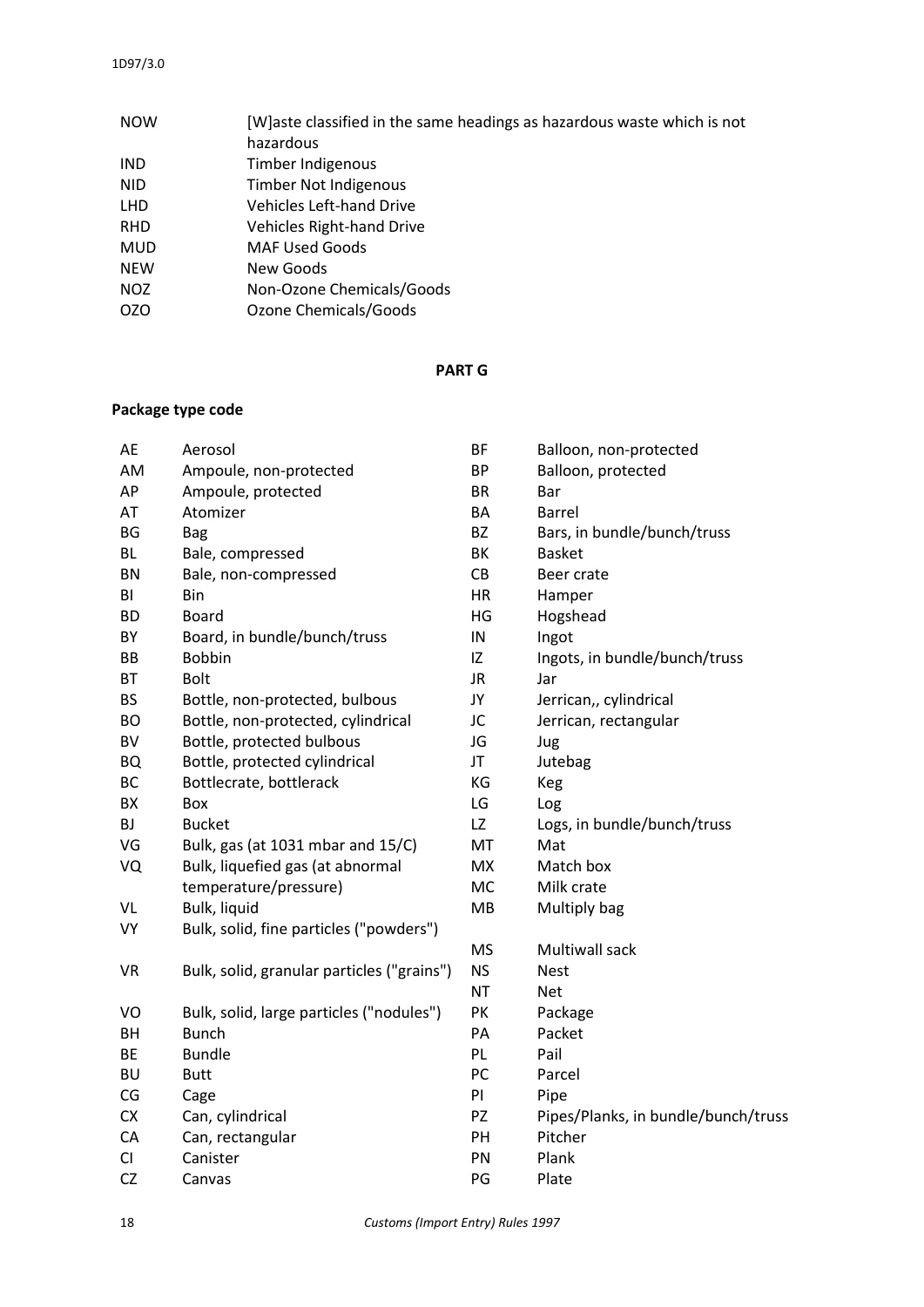| CO        | Carboy, non-protected          | PY        | Plates, in bundle/bunch/truss |
|-----------|--------------------------------|-----------|-------------------------------|
| <b>CP</b> | Carboy, protected              | PT        | Pot                           |
| <b>CT</b> | Carton                         | PO        | Pouch                         |
| CS        | Case                           | <b>RT</b> | Rednet                        |
| <b>CK</b> | Cask                           | <b>RL</b> | Reel                          |
| <b>CH</b> | Chest                          | <b>RG</b> | Ring                          |
| CC        | Churn                          | <b>RD</b> | Rod                           |
| CF        | Coffer                         | <b>RO</b> | Roll                          |
| CJ        | Coffin                         | <b>RZ</b> | Rods, in bundle/bunch/truss   |
| CL        | Coil                           | <b>SH</b> | Sachet                        |
| CV        | Cover                          | SA        | Sack                          |
| CR        | Crate                          | SE.       | Sea-chest                     |
| <b>CE</b> | Creel                          | SC        | Shallow crate                 |
| CU        | Cup                            | <b>ST</b> | Sheet                         |
| <b>CY</b> | Cylinder                       | SM        | Sheetmetal                    |
| DJ        | Demijohn, non-protected        | SZ        | Sheets, in bundle/bunch/truss |
| <b>DP</b> | Demijohn, protected            | <b>SW</b> | Shrinkwrapped                 |
| DR        | Drum                           | SK        | Skeleton case                 |
| EN        | Envelope                       | <b>SL</b> | Slipsheet                     |
| FP        | Filmpack                       | <b>SD</b> | Spindle                       |
| FI        | Firkin                         | SU        | Suitcase                      |
| FL.       | Flask                          | TY        | Tank, cylindrical             |
| FO        | Footlocker                     | <b>TK</b> | Tank, rectangular             |
| <b>FR</b> | Frame                          | TC        | Tea-chest                     |
| <b>FD</b> | Framed crate                   | <b>TN</b> | Tin                           |
| FC        | Fruit crate                    | PU        | Tray/Tray Pack                |
| <b>GB</b> | Gas bottle                     | <b>TR</b> | Trunk                         |
| GI        | Girder                         | TS        | <b>Truss</b>                  |
| GZ        | Girders, in bundle/bunch/truss | TB        | Tub                           |
| TU        | Tube                           | <b>VE</b> | Vehicle                       |
| TD        | Tube, Collapsible              | VI        | Vial                          |
| TZ        | Tubes, in bundle/bunch/truss   | <b>WB</b> | Wickerbottle                  |
| <b>TO</b> | Tun                            |           |                               |
| <b>NE</b> | Unpacked or unpackaged         |           |                               |
| <b>VP</b> | Vacuum packed                  |           |                               |

#### **PART H**

#### **Currency code**

VA Vat

Vacuum packed

| ATS.       | Austria - Shilling       | <b>IDR</b> | Indonesia - Rupiah        |
|------------|--------------------------|------------|---------------------------|
| AUD        | Australia - Dollar       | IEP.       | Ireland - Irish Pound     |
| <b>BEF</b> | Belgium - Belgian Franc  | ils        | Israel - Shekel           |
| CAD        | Canada - Dollar          | <b>INR</b> | India - Rupee             |
| <b>CHF</b> | Switzerland - Franc      | ITL        | Italy - Lira              |
| <b>CLP</b> | Chile - Peso             | JMD        | Jamaica - Jamaican Dollar |
| <b>CNY</b> | China - Renminbi or Yuan | JPY        | Japan - Yen               |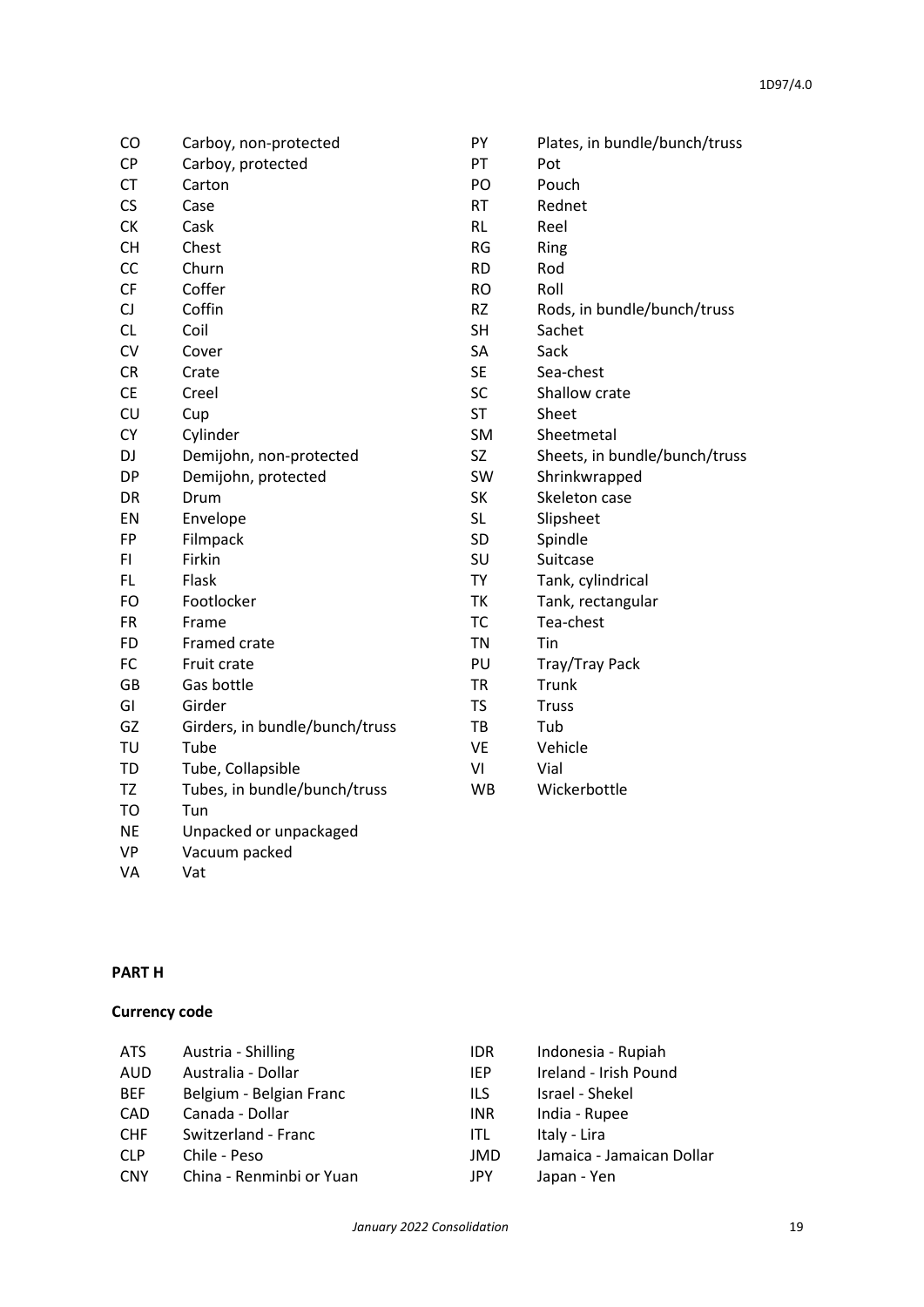| DEM        | Germany - Mark                       | <b>KRW</b> | Korea - Won                           |
|------------|--------------------------------------|------------|---------------------------------------|
| <b>DKK</b> | Denmark - Krone                      | LKR I      | Sri Lanka - Rupee                     |
| <b>EGP</b> | Egypt - Egyptian Pound               | <b>MXN</b> | Mexico - Peso                         |
| <b>ESP</b> | Spain - Peseta                       | MYR        | Malaysia - Malaysian Dollar (Ringgit) |
| <b>FIM</b> | Finland - Finnish Mark               | NLG        | Netherlands - Florin (Guilder)        |
| <b>FJD</b> | Fiji - Fijiian Dollar                | <b>NOK</b> | Norway - Krone                        |
| <b>FRF</b> | France - Franc                       | <b>PGK</b> | Papua New Guinea - Kina               |
| GBP        | United Kingdom - Pound               | <b>PHP</b> | Phillippines - Peso                   |
| <b>GRD</b> | Greece - Drachma                     | <b>PKR</b> | Pakistan - Rupee                      |
| HKD        | Hong Kong - Hong Kong Dollar         | PTE        | Portugal - Escudo                     |
| <b>SEK</b> | Sweden - Krona                       |            |                                       |
| SGD        | Singapore - Singapore Dollar         |            |                                       |
| THB        | Thailand - Baht                      |            |                                       |
| <b>TOP</b> | Tonga - Pa'anga                      |            |                                       |
| <b>TRL</b> | Turkey - Lira                        |            |                                       |
| <b>TWD</b> | Taiwan - Taiwanese Dollar            |            |                                       |
| <b>USD</b> | USA - Dollar                         |            |                                       |
| WST        | Western Samoa - Tala                 |            |                                       |
| XEU        | European Currency Unit - Euro Dollar |            |                                       |
| <b>XPF</b> | French Polynesia - French Polynesian |            |                                       |
|            | Franc                                |            |                                       |
| ZAR        | South Africa - Rand                  |            |                                       |
|            |                                      |            |                                       |

### **PART I**

| ADD        | Dumping Duty                                |
|------------|---------------------------------------------|
| <b>CVD</b> | <b>Countervailing Duty</b>                  |
| HERA       | Heavy engineering research association levy |
| ALAC       | ALAC Levy                                   |
| OTH        | Other amounts payable                       |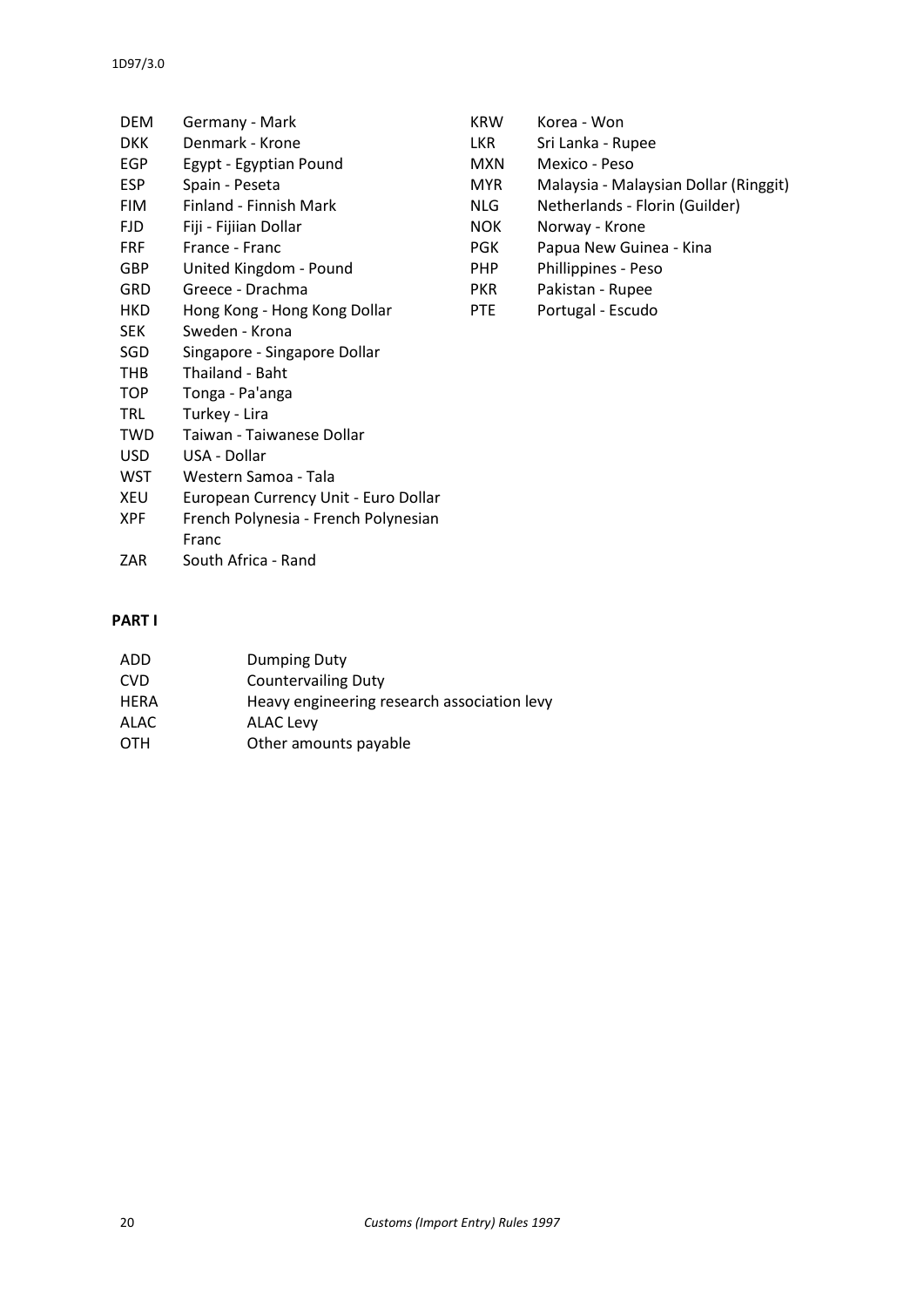Dated at Wellington this 28th day of May 1997.

\_\_\_\_\_\_\_\_\_\_\_\_\_\_\_

Graeme Ludlow Chief Executive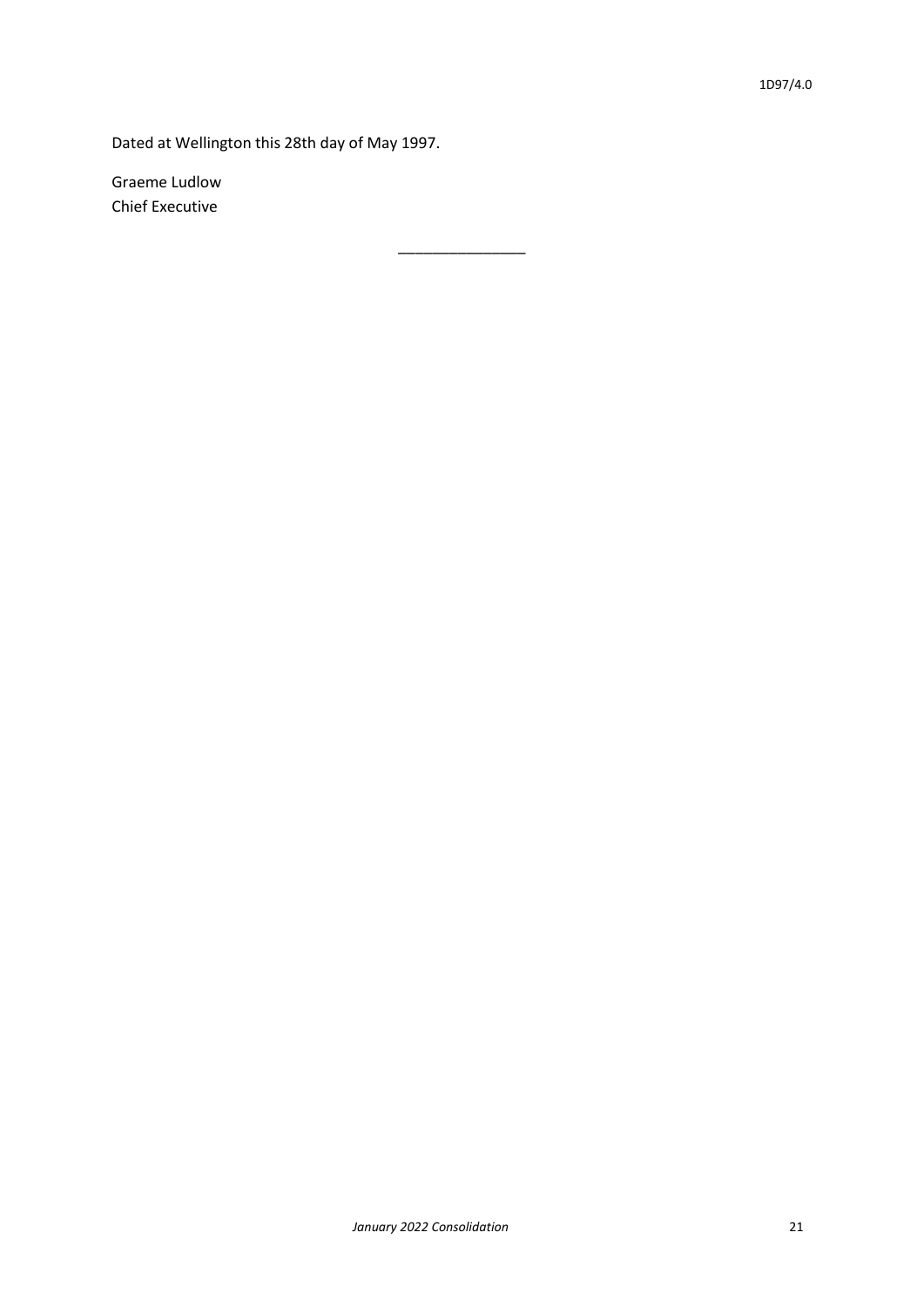# **History of the Customs (Import Entry) Rules 1997**

These rules came into force on 7 July 1997.

This consolidation incorporates:

| Amendment<br><b>Customs (Import Entry)</b><br>Amendment Rules 2004 | <b>Entry into force</b><br>1 March 2004 | <b>Summary of changes</b><br>Amended rule 3 to replace some words.                                                                                                                                                                                      |
|--------------------------------------------------------------------|-----------------------------------------|---------------------------------------------------------------------------------------------------------------------------------------------------------------------------------------------------------------------------------------------------------|
|                                                                    |                                         | Amended rule 4 to:<br>replaced paragraph (a)-(c) with new paragraphs<br>(a), (ab), (b), (c) and (ca); and<br>amend paragraph (d)                                                                                                                        |
|                                                                    |                                         | Delete notes to Form C4.                                                                                                                                                                                                                                |
|                                                                    |                                         | Amend the title of Form C4D.                                                                                                                                                                                                                            |
|                                                                    |                                         | Amend Schedule 1 to insert Format E4.                                                                                                                                                                                                                   |
|                                                                    |                                         | Insert new Schedule 3.                                                                                                                                                                                                                                  |
|                                                                    |                                         | Deleted rule number references at the top of forms C4<br>and C4CS, C4D, and C4G.                                                                                                                                                                        |
| <b>Customs (Import Entry)</b><br>Amendment Rules 2007              | 1 June 2007                             | Amend Schedule 1 to replace Form C4G.                                                                                                                                                                                                                   |
| Customs (Import Entry)<br>Amendment Rules 2009                     | 2 April 2009                            | Amend Schedule 1 to replace Form C4D                                                                                                                                                                                                                    |
|                                                                    |                                         | Amended rule 1 to insert new paragraph (ba).                                                                                                                                                                                                            |
| <b>Customs (Import Entry)</b><br>Amendment Rules 2013              | 5 June 2013                             | Amended rule 2 to insert new paragraphs (h)-(k).                                                                                                                                                                                                        |
|                                                                    |                                         | Acknowledged introduction of the Customs (WCO<br>Message Import Entry) Rules 2013.                                                                                                                                                                      |
|                                                                    |                                         | Clarified that every import entry made under section<br>39(1) of the Act using the existing legacy import entry<br>message in the Customs computerised entry<br>processing system (including TSW) falls under the<br>Customs (Import Entry) Rules 1997. |
| Customs (Import Entry)<br>Amendment Rules 2015                     | 7 December 2015                         | Revoke and substitute Form C4G in Schedule 1                                                                                                                                                                                                            |
|                                                                    |                                         | Amend Schedule 2 to insert new headings                                                                                                                                                                                                                 |
| <b>Customs (Import Entry)</b><br>Amendment Rules 2018              | 1 October 2018                          | Amended rule 4 to insert new paragraph (f), reflecting<br>changes arising out of the Customs and Excise Act<br>2018                                                                                                                                     |